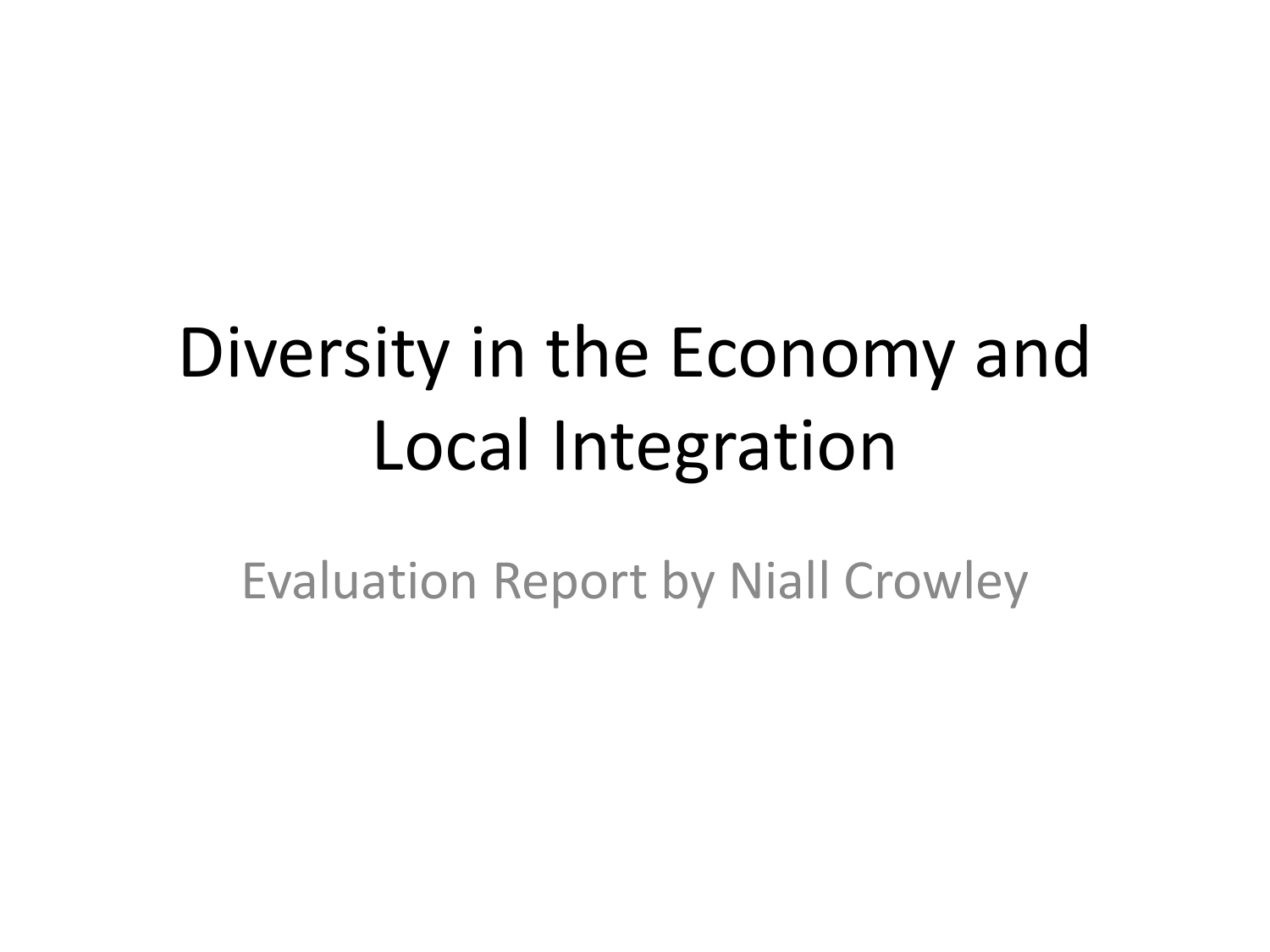# …A RESEARCH PROJECT …A PROCESS ORIENTED PROJECT …A PRODUCT ORIENTED PROJECT

DELI WAS…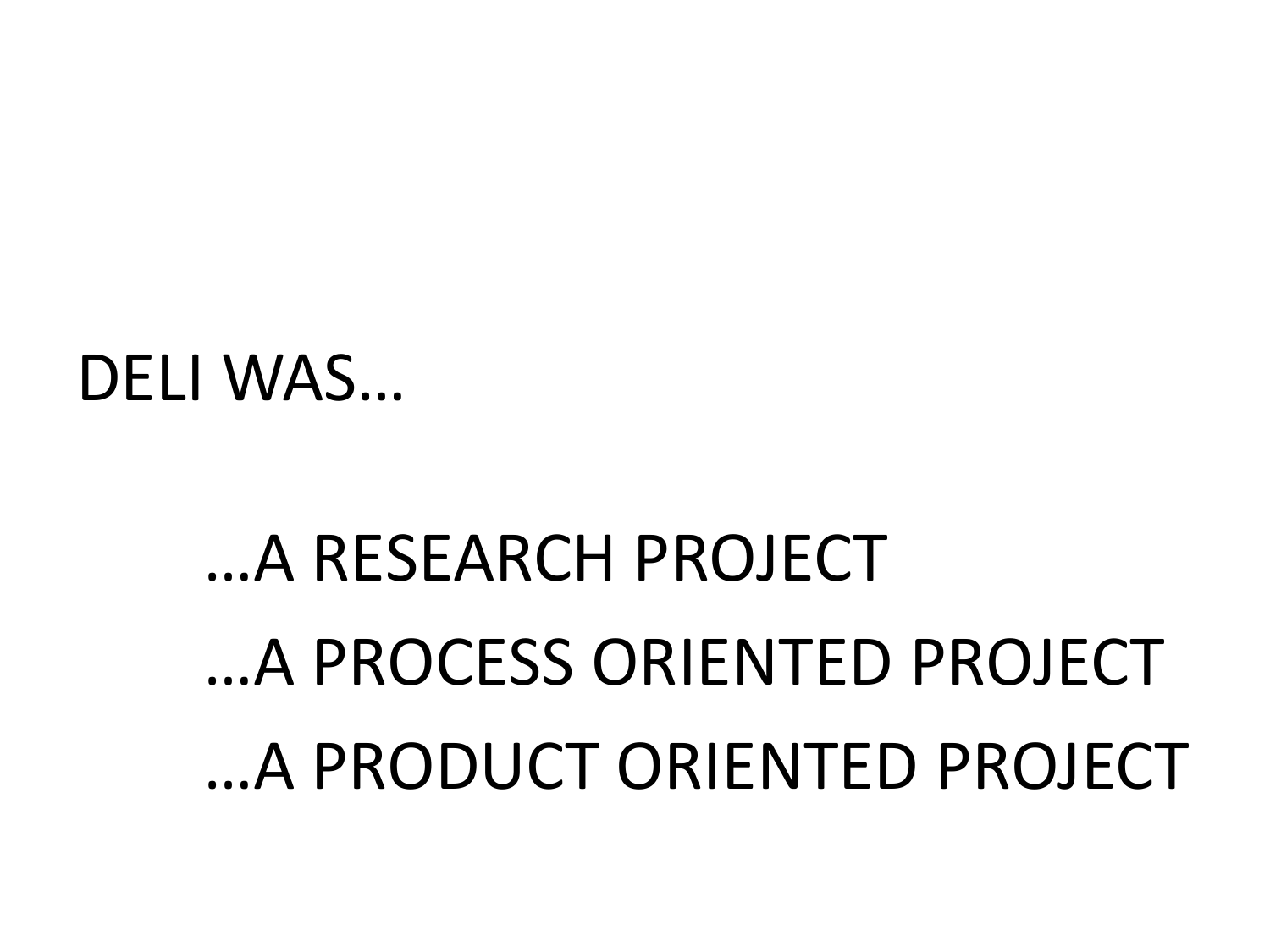# CORE GOAL

- Foster more efficient policies in support of migrant owned SMEs and migrant entrepreneurship.
- Engage and integrate the economic and social fields.
- Tradition of fragmentation. Challenge for economic stakeholders to adjust for diversity.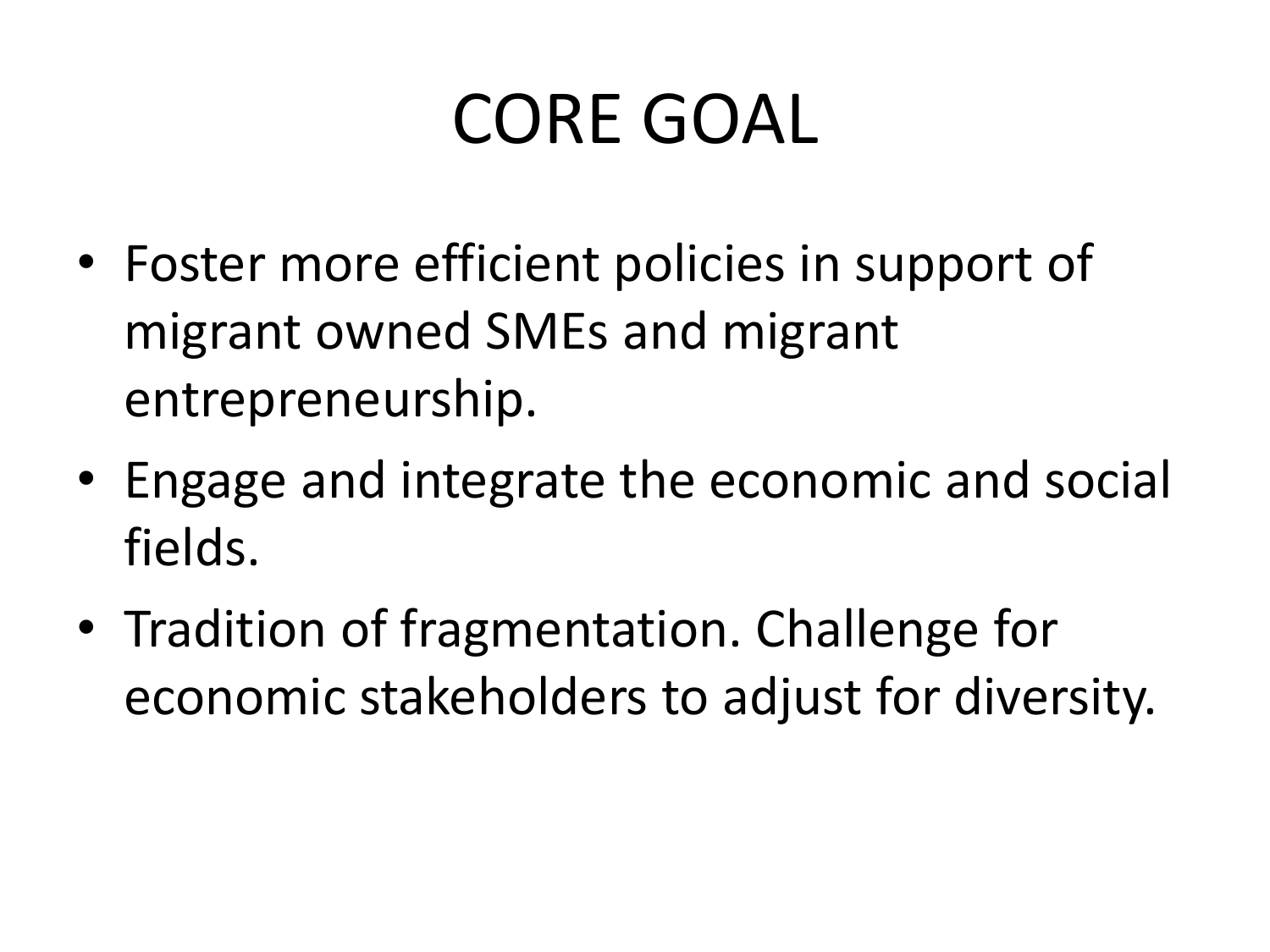### INTEGRATING ECONOMIC AND SOCIAL

- Location in municipality economic department (Lisbon, Getxo, Cartagena, Lewisham, Munich).
- Internal structure to draw social and economic departments together (Reggio Emilia, Cartagena).
- Connectors link into different departments and with migrant entrepreneurs (Munich, Getxo).
- Shared meaning for key concepts agreed by economic and social departments (Cartagena).
- Use language of economic sector, but hold values, 'hidden entrepreneurs' (Rotterdam).
- Locate alongside other groups seeking adaptations.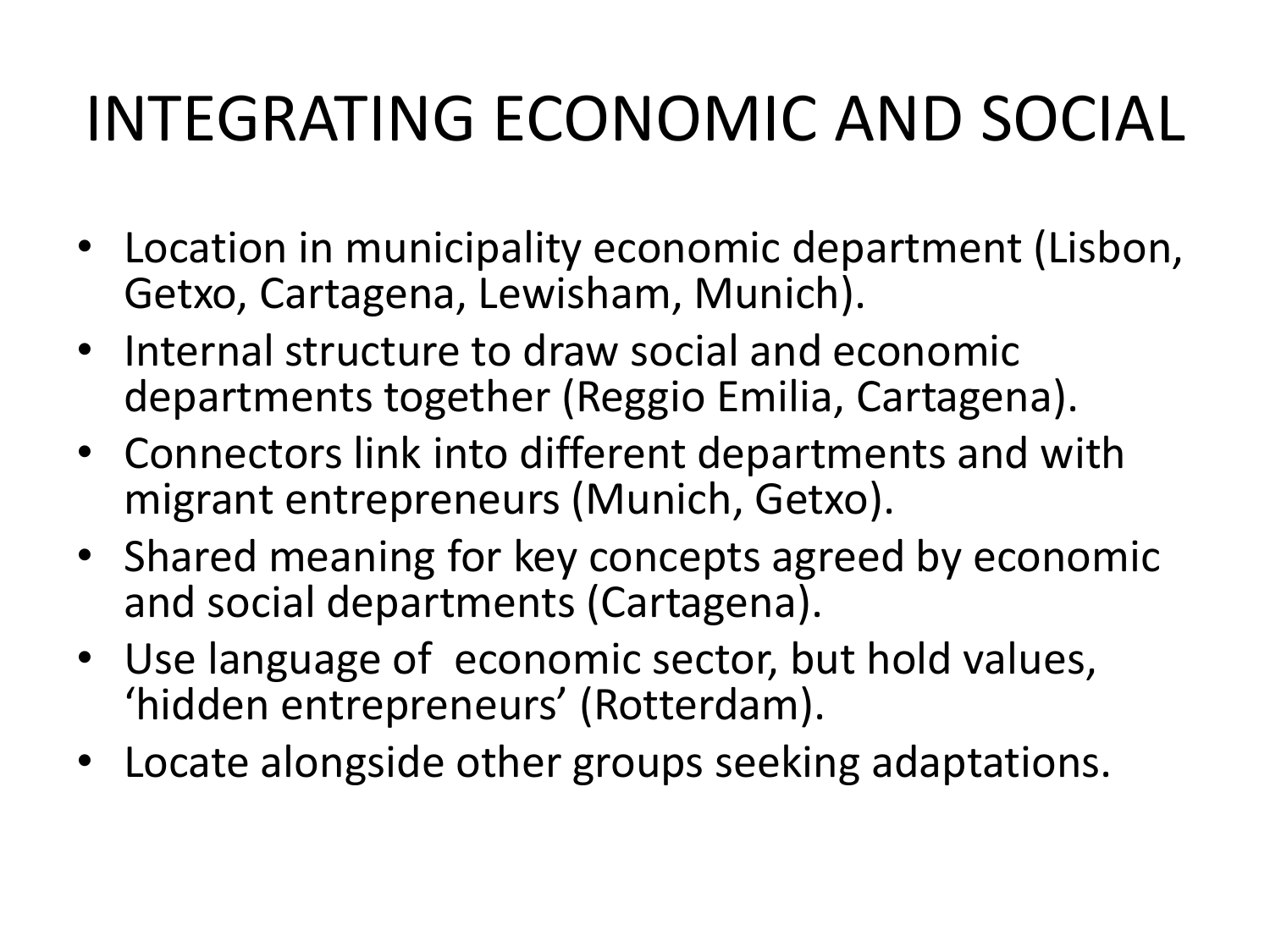### CORE STRATEGY

- DELI Strategy: The state as policy-maker, service provider, facilitator, economic actor.
- Most cities pursued the strategy as laid out.
- Challenge to find a way forward within different systems and situations.
- The state under pressure of cutbacks and reform, the state as hostile, the state lacking capacity; and the state changing its role to facilitator rather than provider.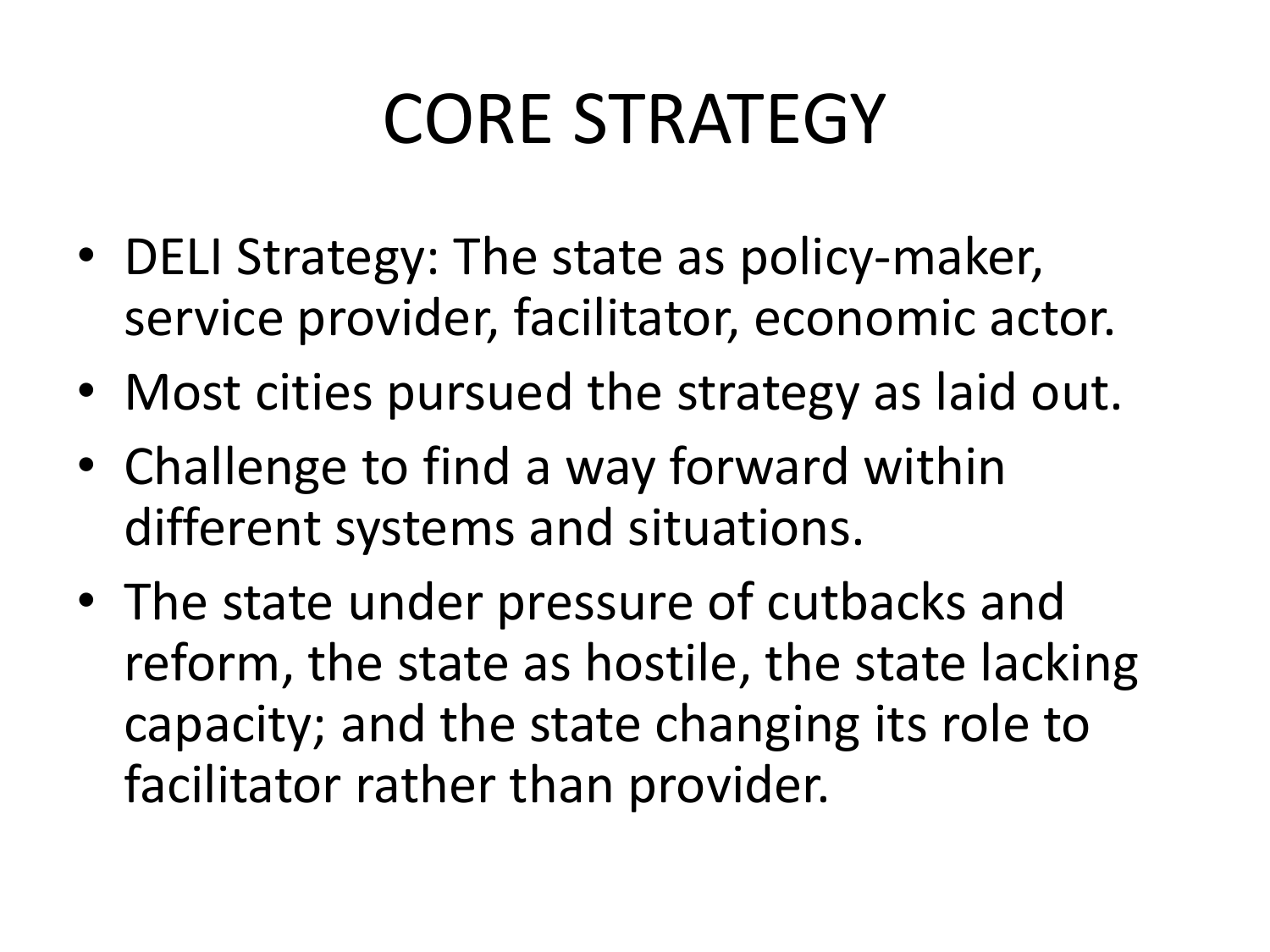# STRATEGY INNOVATIONS

- Build DELI around initiatives, external to the municipality, that carry a migrant entrepreneur agenda, and could impress this agenda on the municipality in the longer-term. State as facilitator, with drivers in social organisations and private sector organisations (Rotterdam).
- Develop an NGO driver outside of municipality, trusted by municipality and migrants (Bucharest).
- Build an informed demand on state supports from migrant entrepreneurs (Dublin).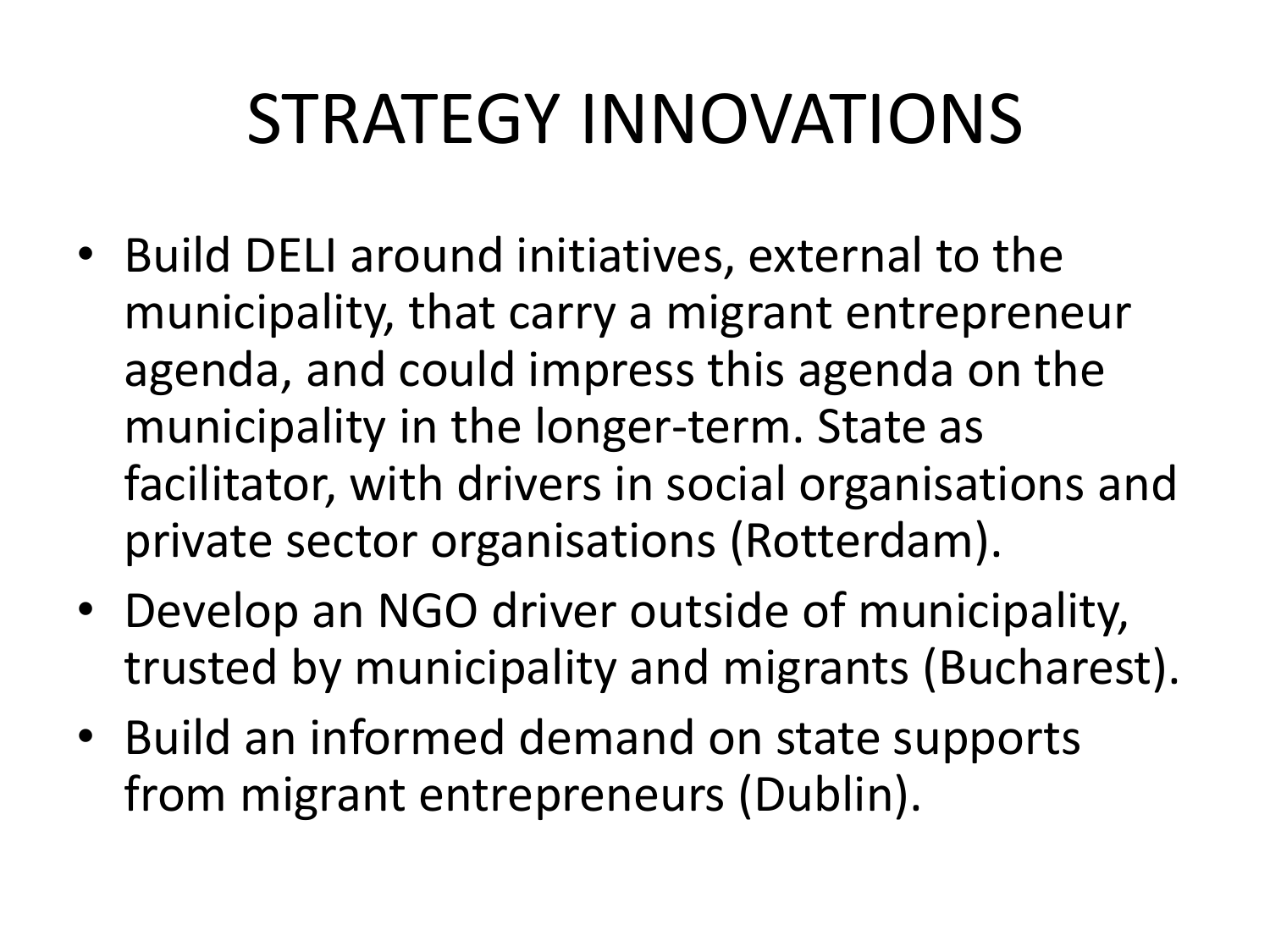# CORE TOOLS

- Internal Task Force; Local Platform; Socio-Economic Profile; Round Tables; Self Assessment; Quality Management Standards; Communication.
- The DELI grid of activities or the DELI principles of equality, economic integration, and the potential of migrant entrepreneurs.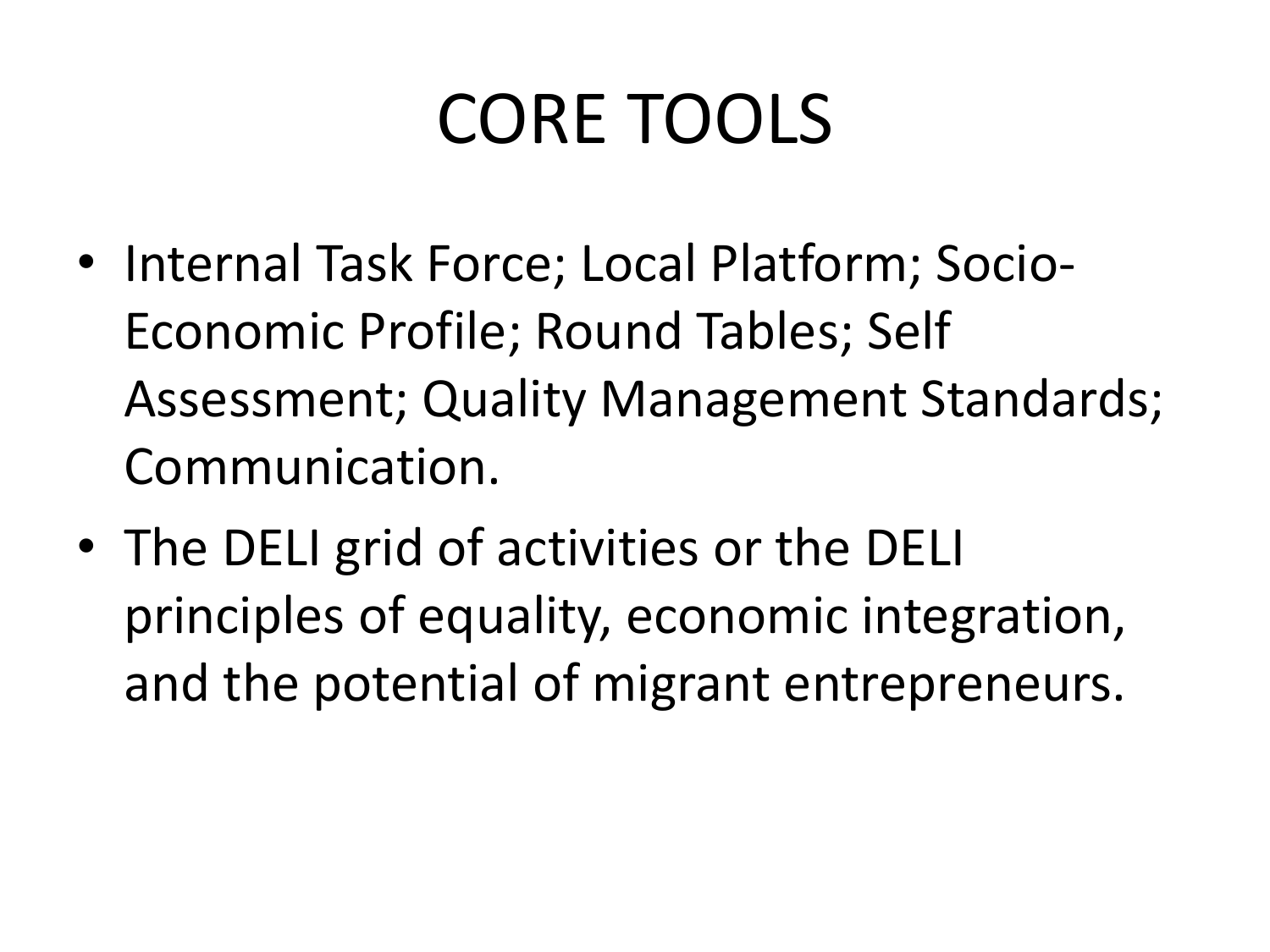# A MENU

- The round tables were seen as key for eight cities central to new connections and new knowledge. 'Talk with rather than talk to' was seen to work best.
- Self-assessment was seen as unproductive in seven cities. Still, it provoked reflection in diverse bodies (Getxo, Reggio Emilia, Lisbon, Vienna); captured current situation (Munich, Lewisham); gave material for future plans (Vienna, Reggio Emilia) with meeting on Quality Management Standards possible (Munich, Rotterdam).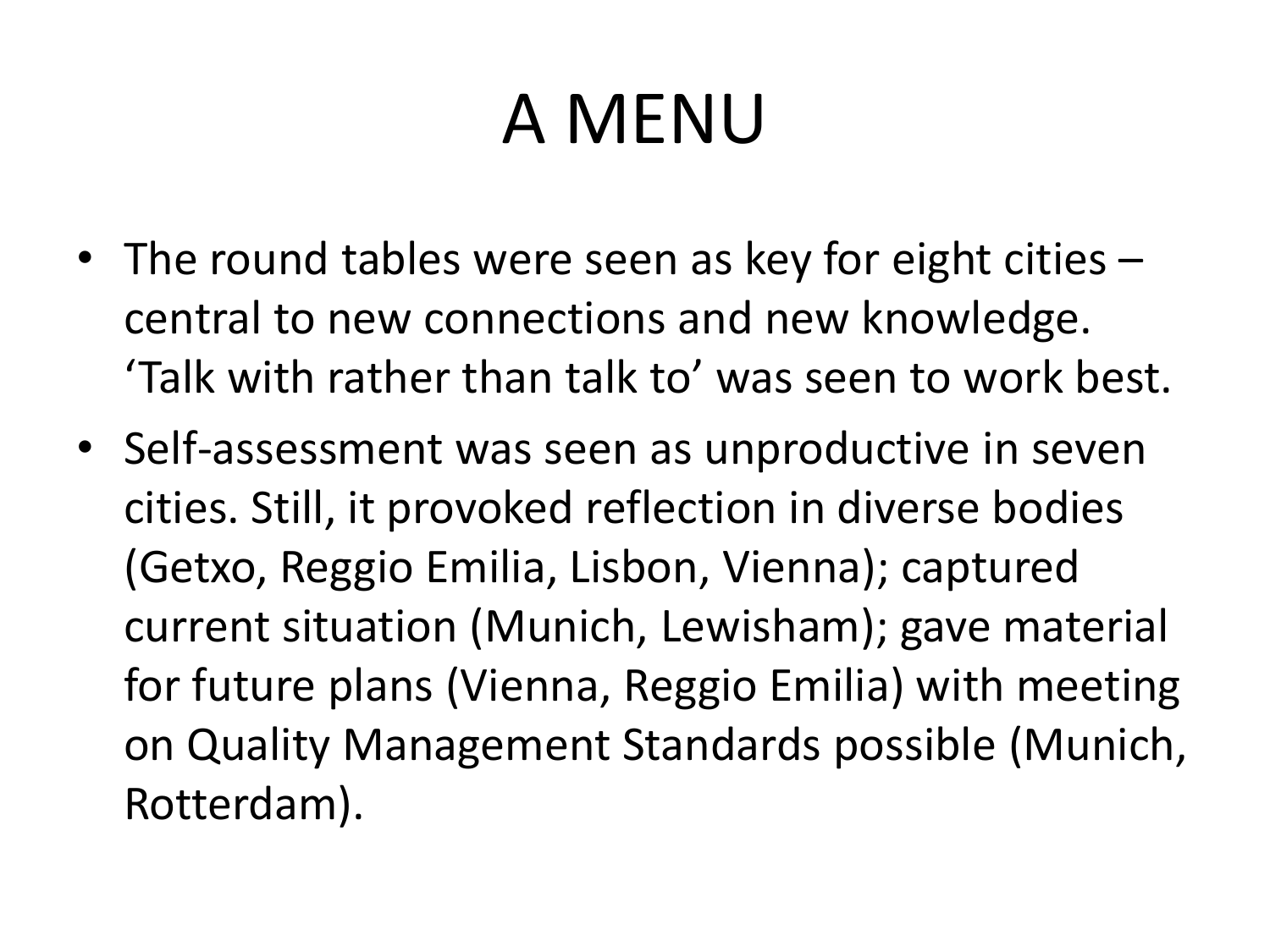# DESIGN AND INNOVATION

- The socio-economic profile was not found to be useful by eight cities. It sparked: qualitative surveys of migrant entrepreneurs (Munich, Cartagena, Lewisham, Getxo); a participatory diagnostic workshop (Lisbon); a focus on new data available (Lewisham)
- Local platforms played a central role in two cities. In most cities they wound up as the round tables. An innovative model was a more fluid networking process formed through the round tables with the DELI staff role specifically identified as connector to make links to turn energy and conversations into action (Rotterdam)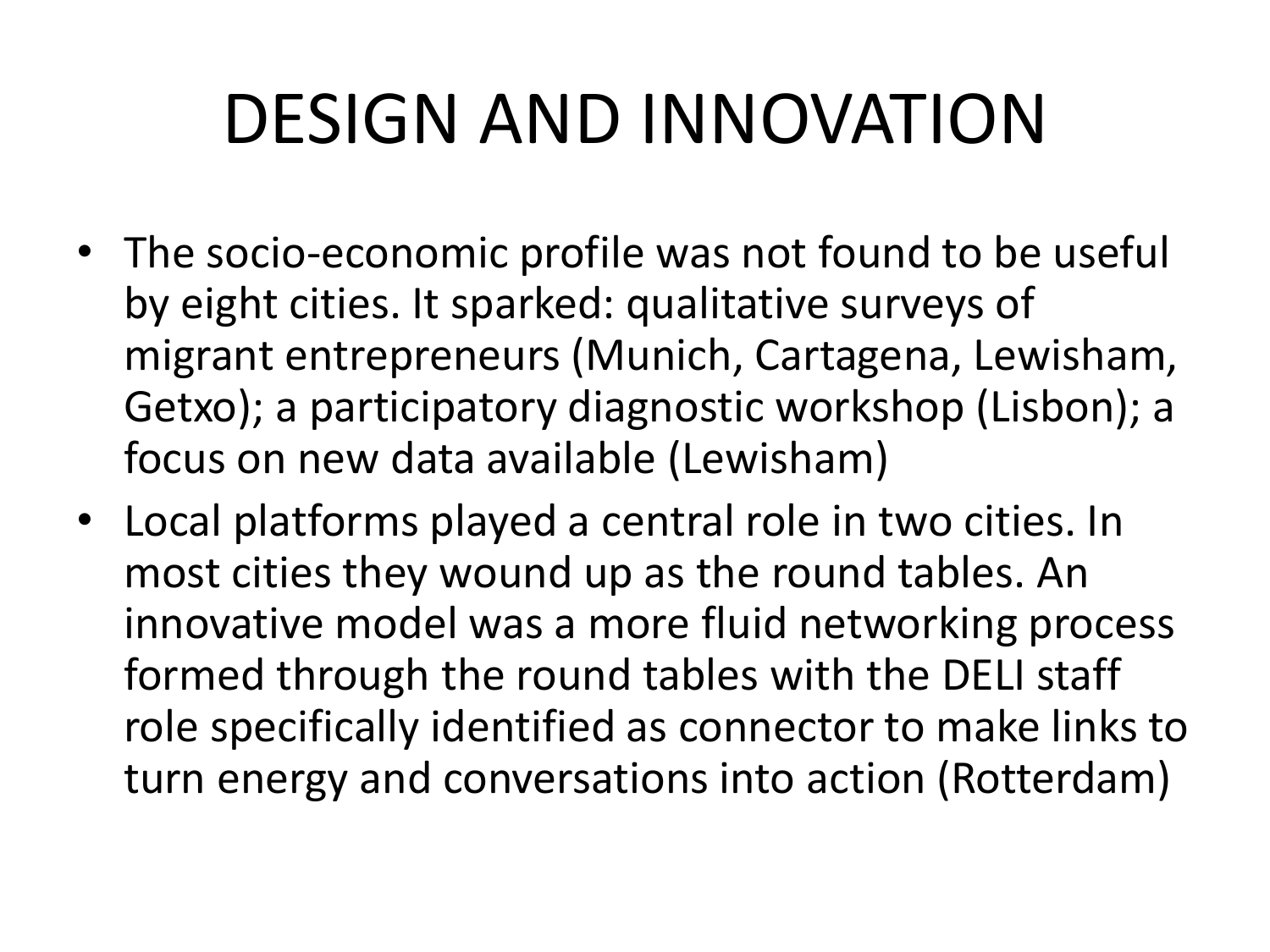# CORE TOOLS

- Communication was emphasised in four cities.
- Audiences: General public (value migrant entrepreneurs); Business (presence and impact of migrant entrepreneurs); Migrant entrepreneurs (supports available).
- Initiatives: A dedicated radio programme (Rotterdam). A video, poster and card campaign (Reggio Emilia). Month long broadcast media campaign of ad spots and interviews (Cartagena). Distribution of free cards (Vienna).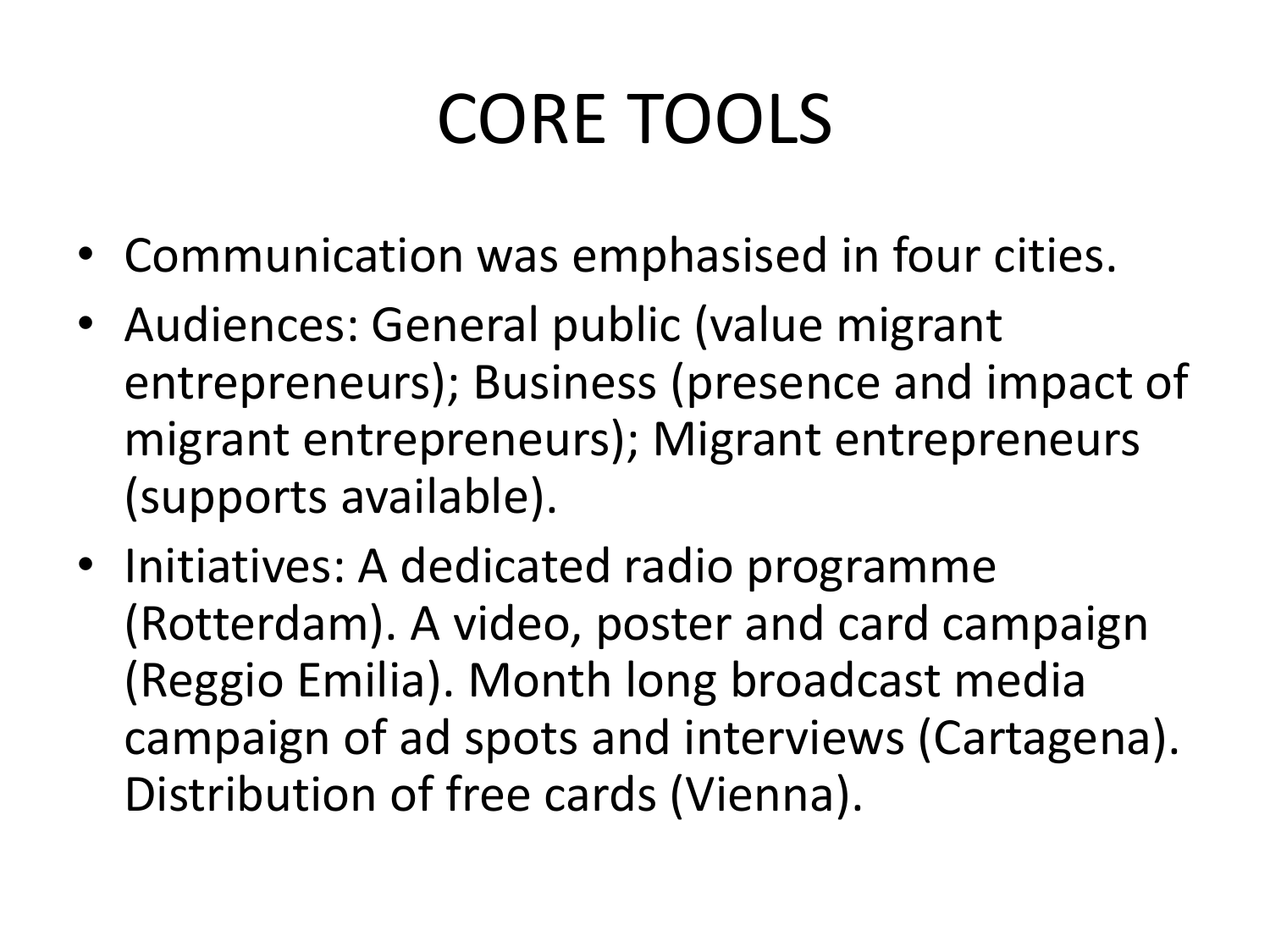### DELI IS.....

### ...A DOOR OPENER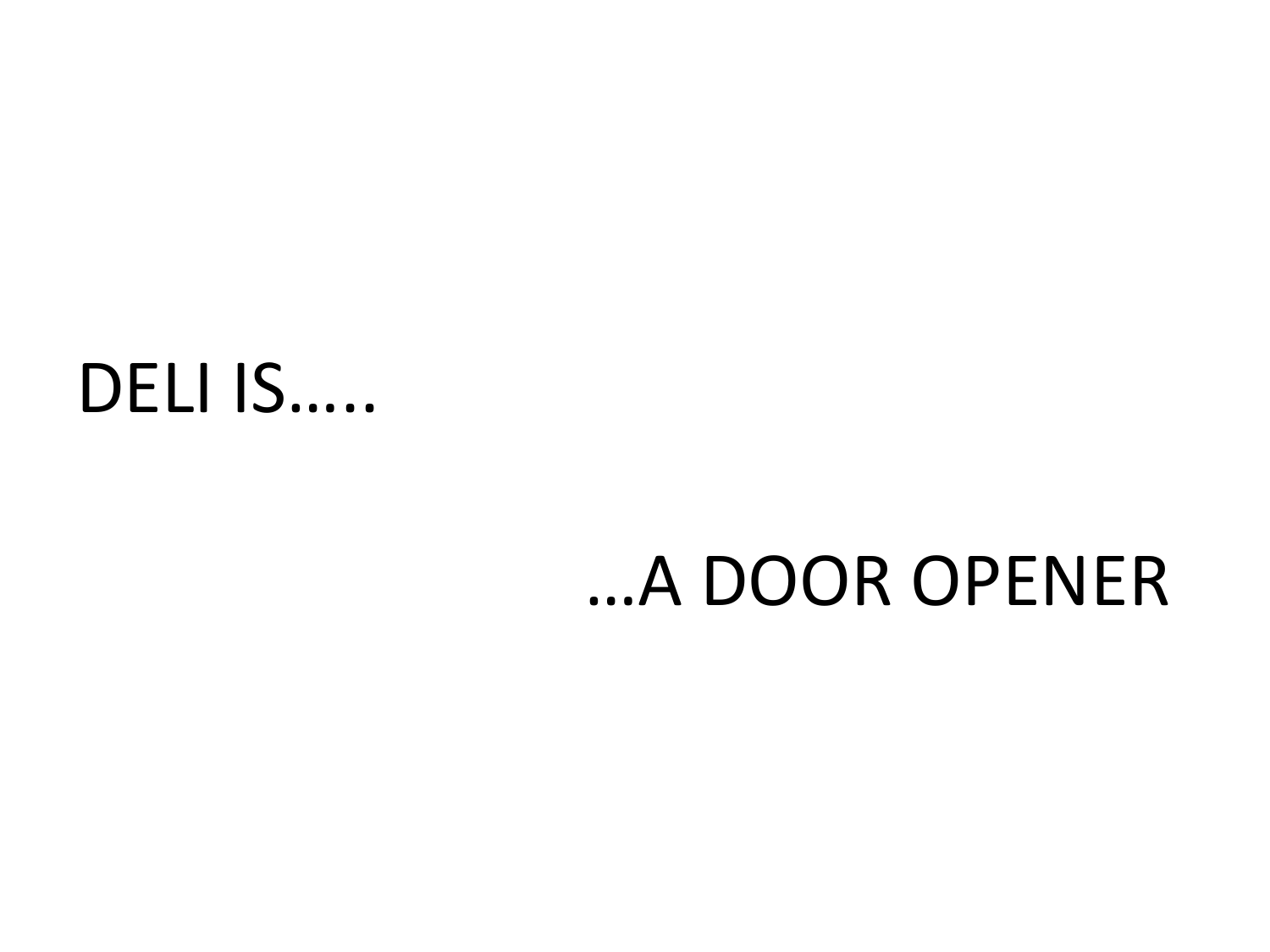### CHANGE - IMPACT

Relationships and Engagement

- Energy, awareness, understanding, commitment, and mindset of stakeholders. Integration seen as both social and economic.
- Connections, relationships, cooperation, and links as a form multi-stakeholder networking or in a hub around the municipality. Engagement of new stakeholders.
- Migrant entrepreneurs placed on stakeholder agendas and supplier diversity placed on procurement agendas.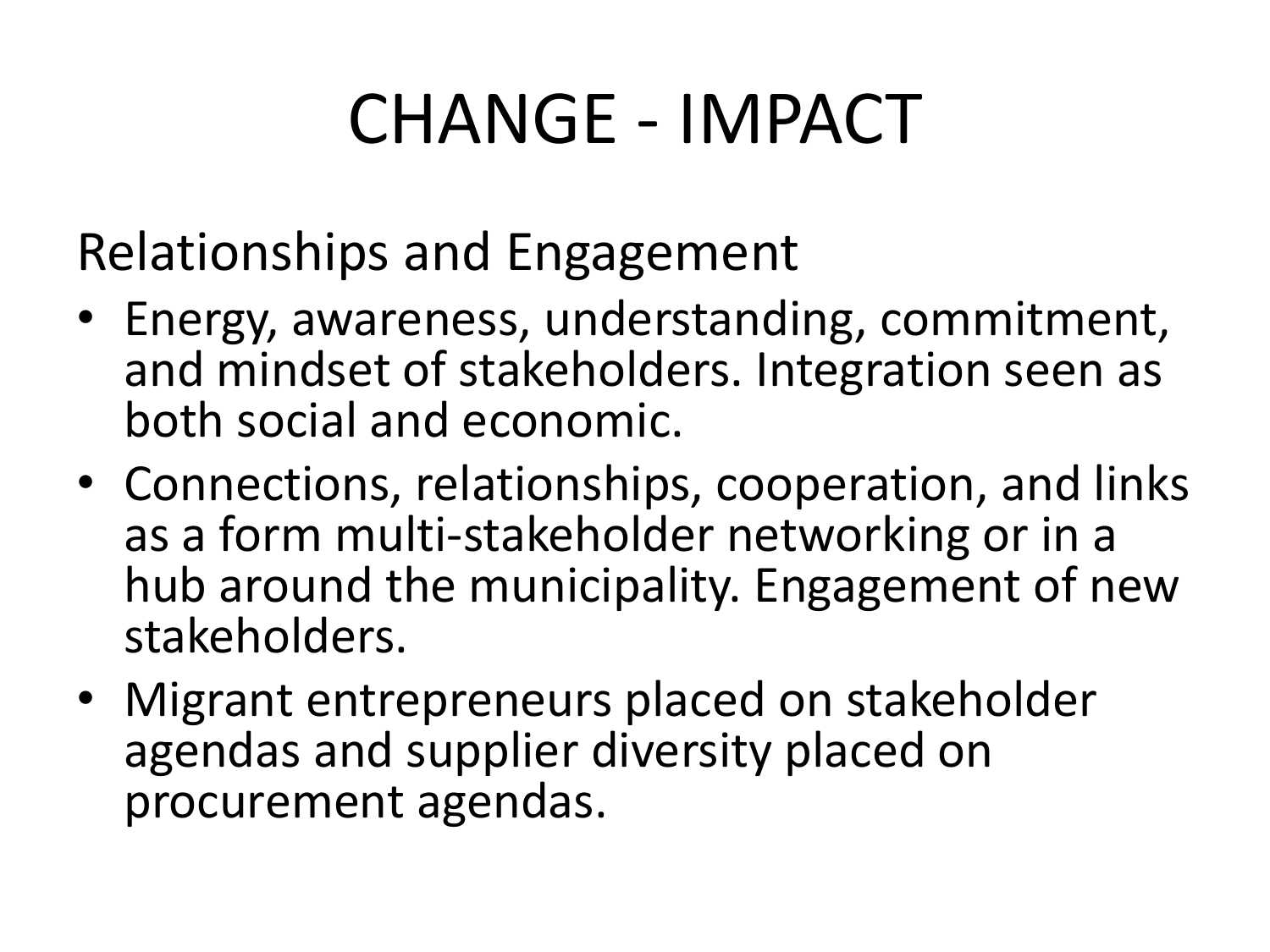# CHANGE - IMPACT

Stakeholders practice

- Operation of local platform and collective production of knowledge (Lisbon).
- Economic department developed know-how to pursue intercultural approach (Getxo).
- Improved municipality systems to respond to migrants: language lessons and information provision (Bucharest)
- Social clause in municipality contract (Cartagena).
- Migrant entrepreneur situation and experience
- Confidence in voice being heard and trust building with municipality.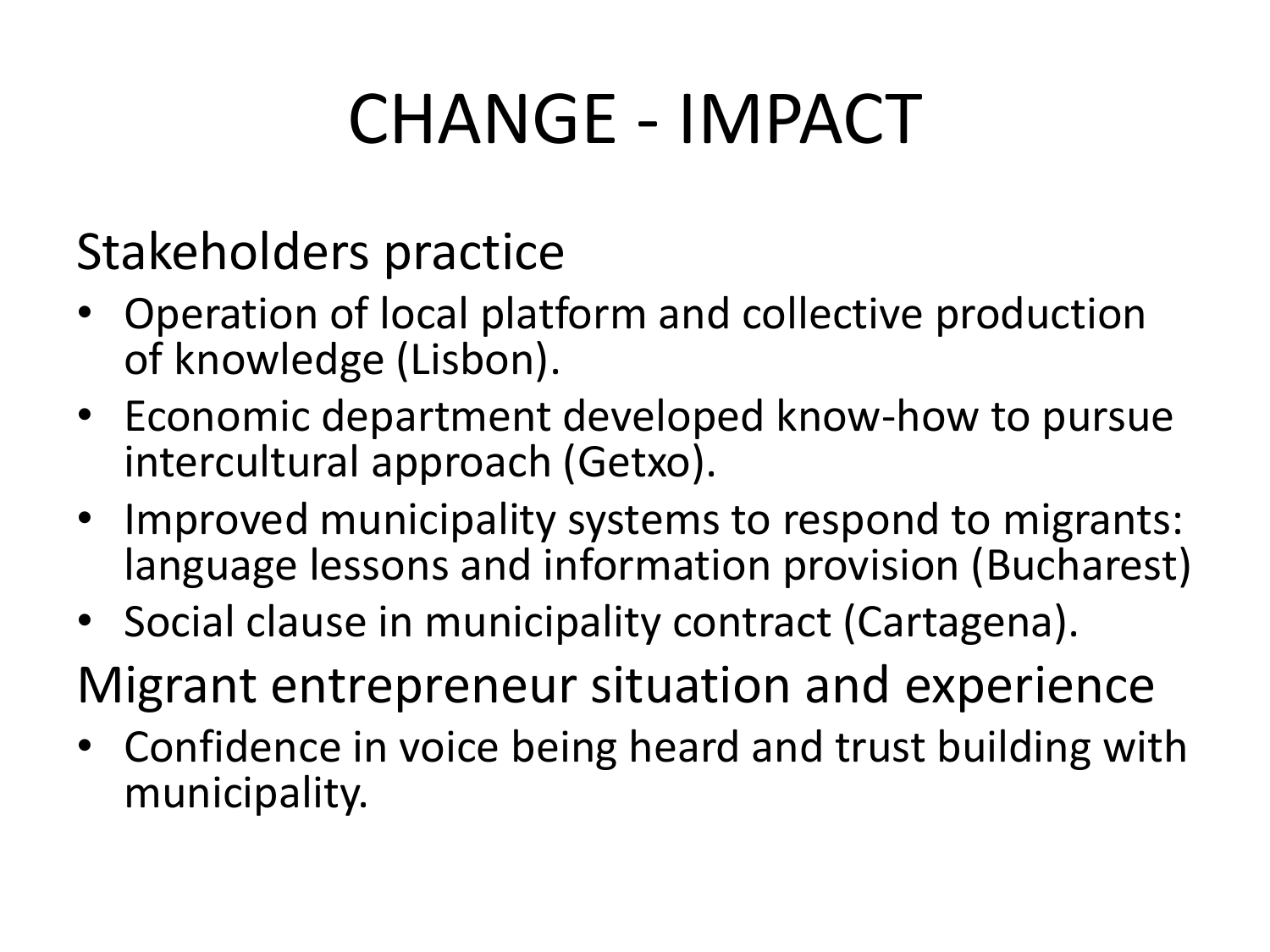### DELI IS.....

### ...A SPOTLIGHT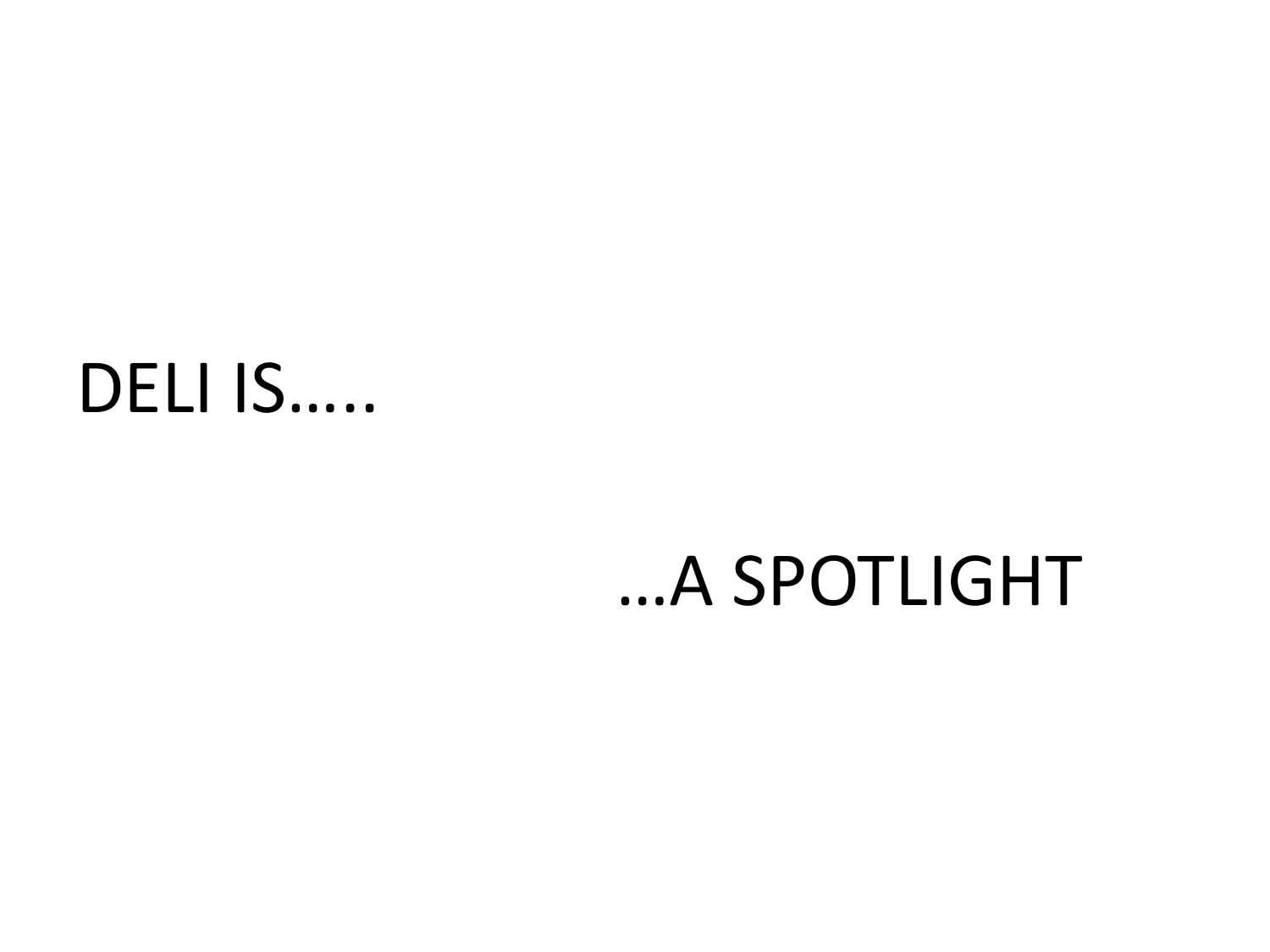# RELEVANCE

- A wide range of stakeholders involved.
- Some stakeholders difficult to involve –chambers of commerce (five cities), banks (four cities), private sector (two cities), departments in municipality (two cities), migrant entrepreneurs (one city).
- Time and effort taken to mobilise stakeholders.
- Importance of personal relationships and political leadership.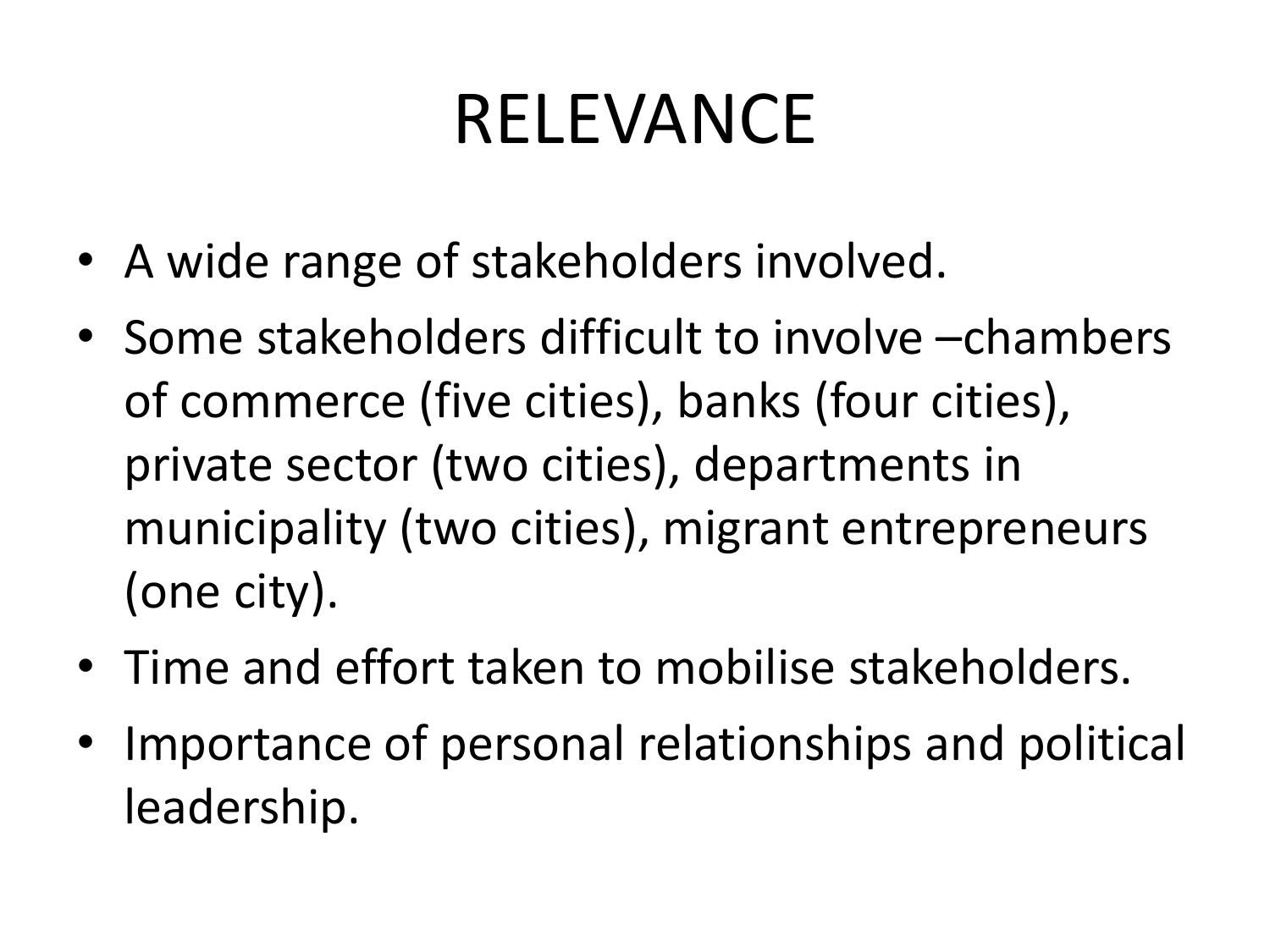# ADDED VALUE

- Untapped potential of migrant entrepreneurial spirit. Enabling migrant economic contribution.
- A matter of professional responsibility.
- Integration placed on agendas of all stakeholders.
- Renew and reprioritise the focus on migrant entrepreneurs.
- Present migrants in a new light.
- Diversity advantage;
	- Quantify it, make it visible, establish how to pursue it effectively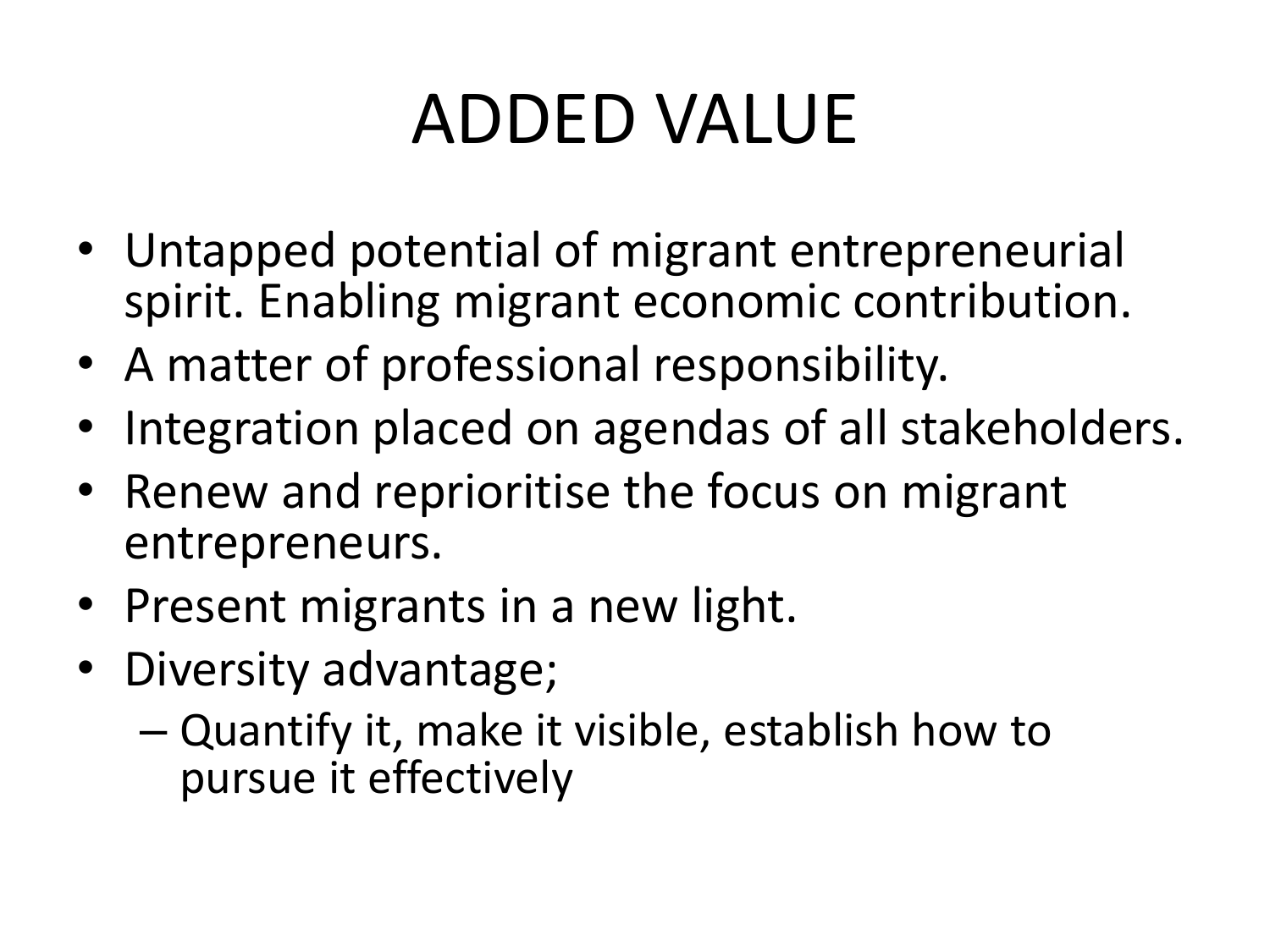# RELEVANCE - DIFFERENCE

- Difference as disadvantage: access to networks, finance, information, and procurement; understanding the bureaucracy. Similar problems that run deeper.
- Difference as culture: racism, prejudice and stereotypes; language; motivation to entrepreneurship; ways of engaging and doing.
- Difference as advantage: access to home country markets; innovation from diversity.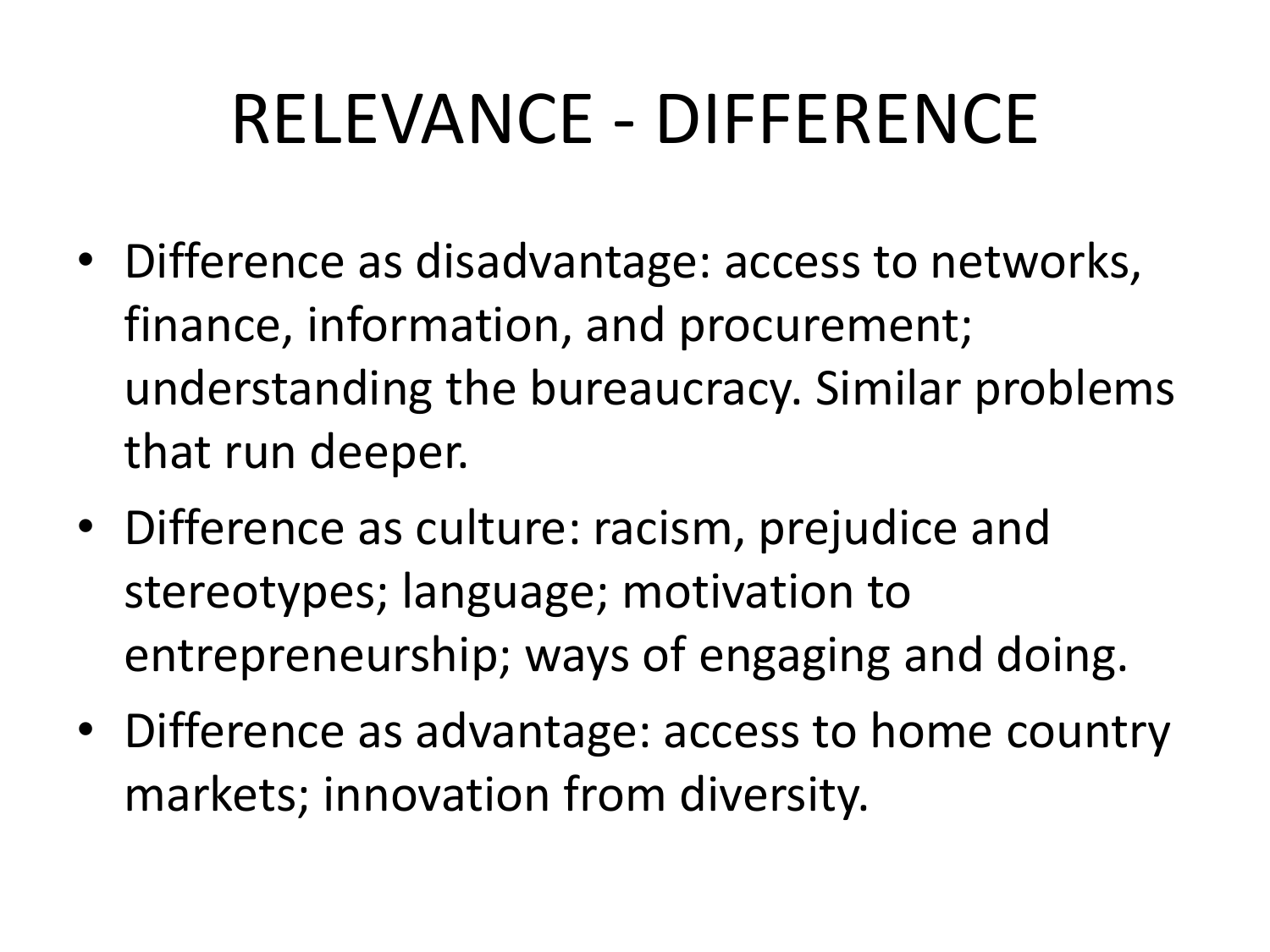### DELI IS.....

#### ...A CATALYST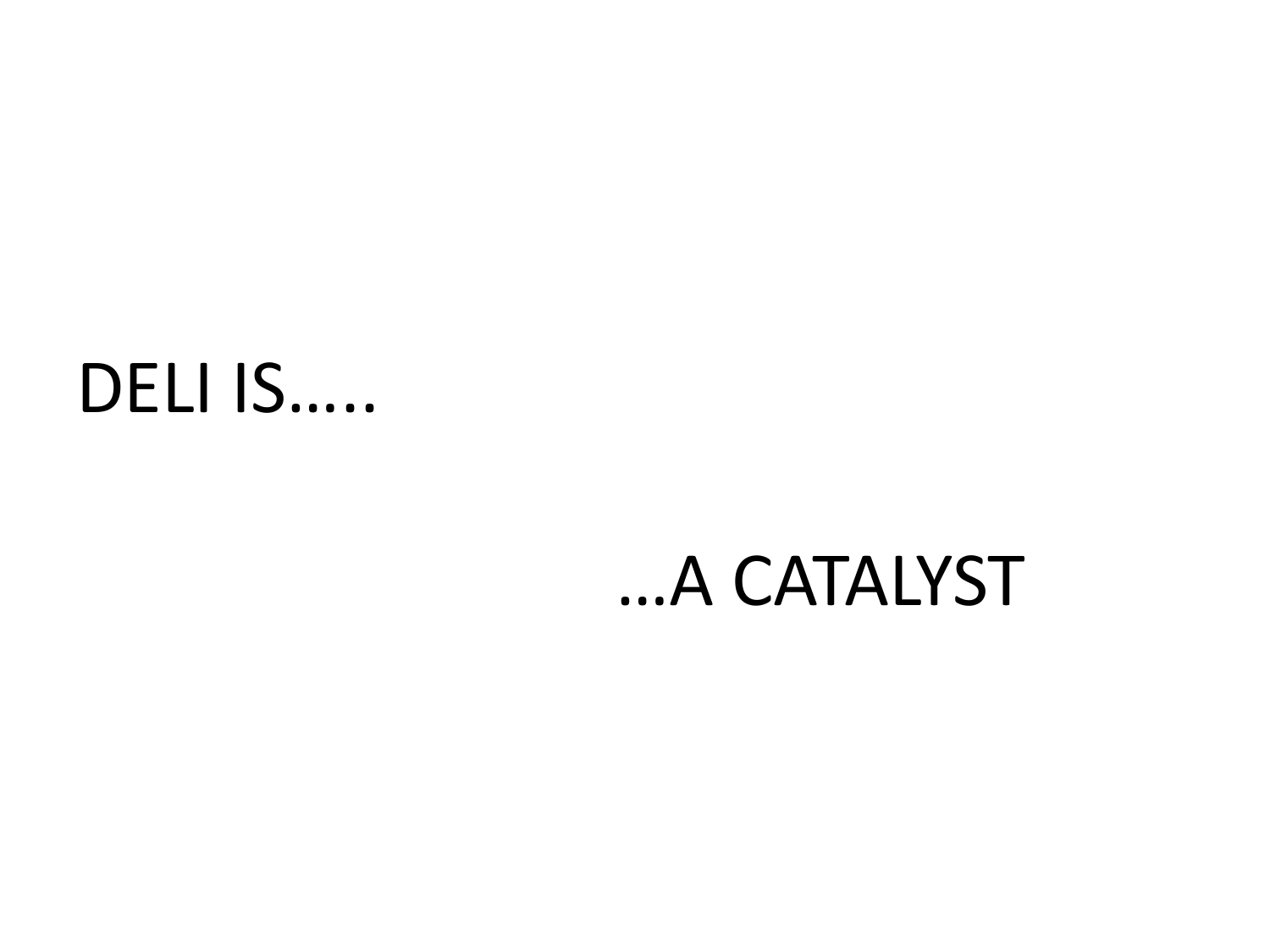### EFFECTIVENESS – BUSINESS SUPPORTS

- Needed more focus. Many relevant stakeholders hold a one-size-fits-all perspective.
- Issues: access to information; more proactive and intense support; adjust for difference.
- Four internal workshops in body responsible for business supports after self-assessment (Getxo);
- Connectors make links with migrant communities and enable mainstreaming (Munich, Getxo).
- Workshops to support networking (Dublin, Getxo, Lisbon)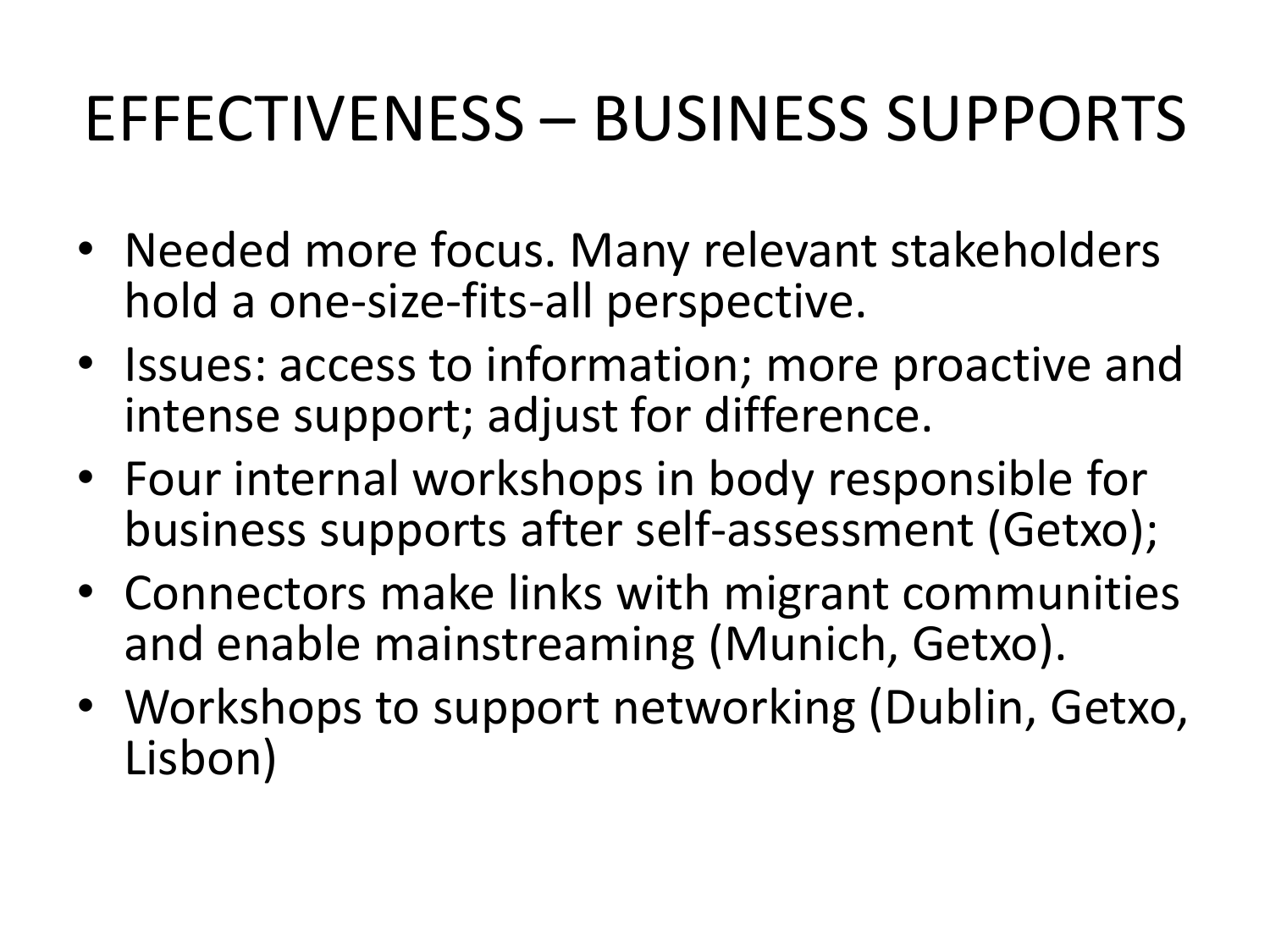### EFFECTIVENESS – ACCESS TO FINANCE

- Banks were hard to involve.
- State bank (Munich); not for profit credit institution (Getxo, Rotterdam).
- Workshops on access to finance (Getxo, Lisbon).
- Tripartite cooperation of migrant entrepreneurs, bank and municipality developed (Getxo).
- Networking of migrant entrepreneurs around a local bank is being developed (Reggio Emilia)
- Engagement with private sector bank on micro-finance credit that addresses lack of banking history (Lisbon)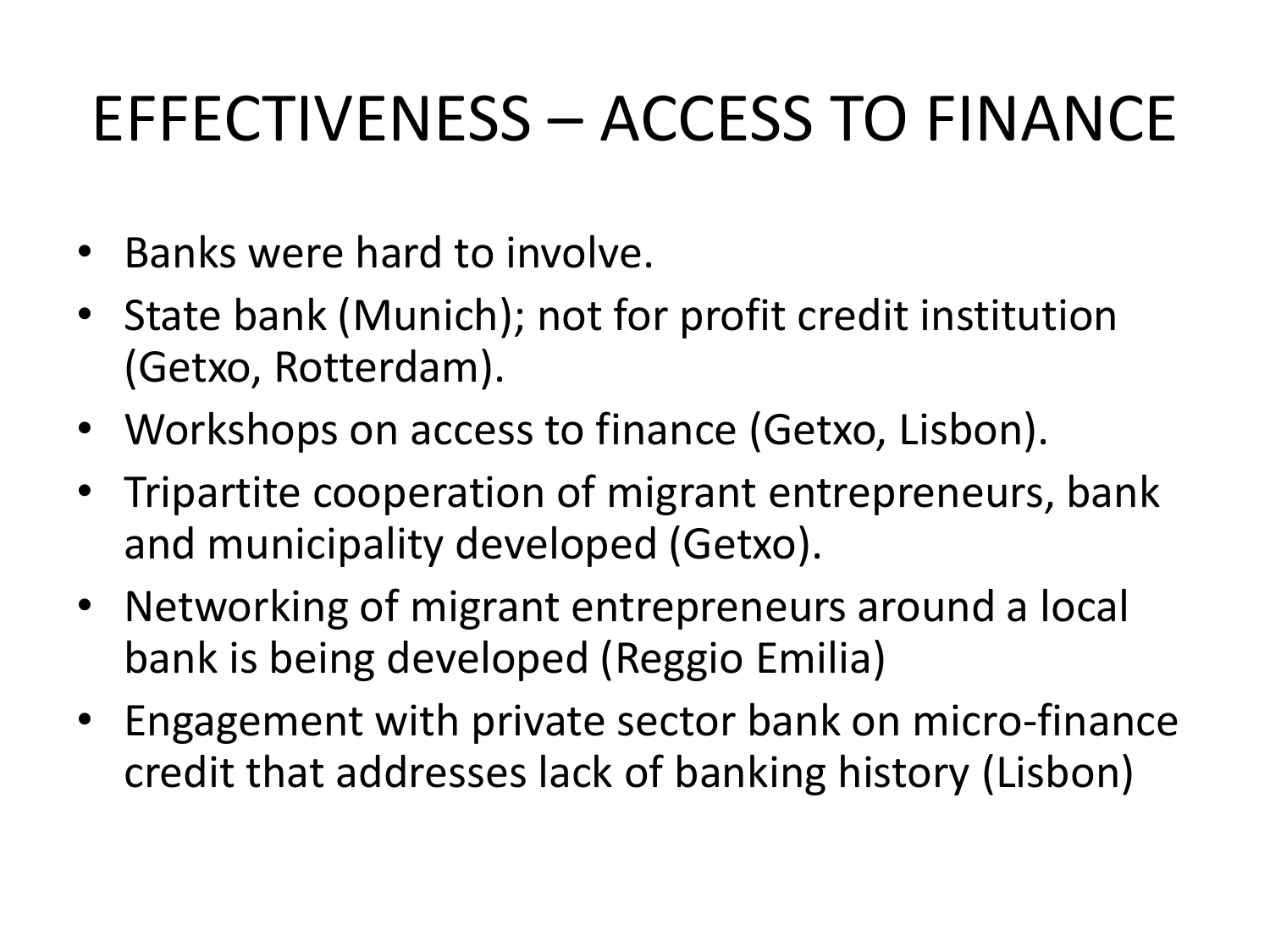## EFFECTIVENESS - PROCUREMENT

- Concern at over-emphasis. On the agenda. Diverse approaches. Particular group to focus on.
- Workshops and briefings for migrant entrepreneurs on the procurement process (Munich, Reggio Emilia, Bucharest, Vienna).
- Migrant entrepreneur advising on procurement process on commercial basis (Munich).
- Leverage on large companies used to access supply chain. Workshops with buyers (Lewisham).
- Social clause in municipality contract (Cartagena).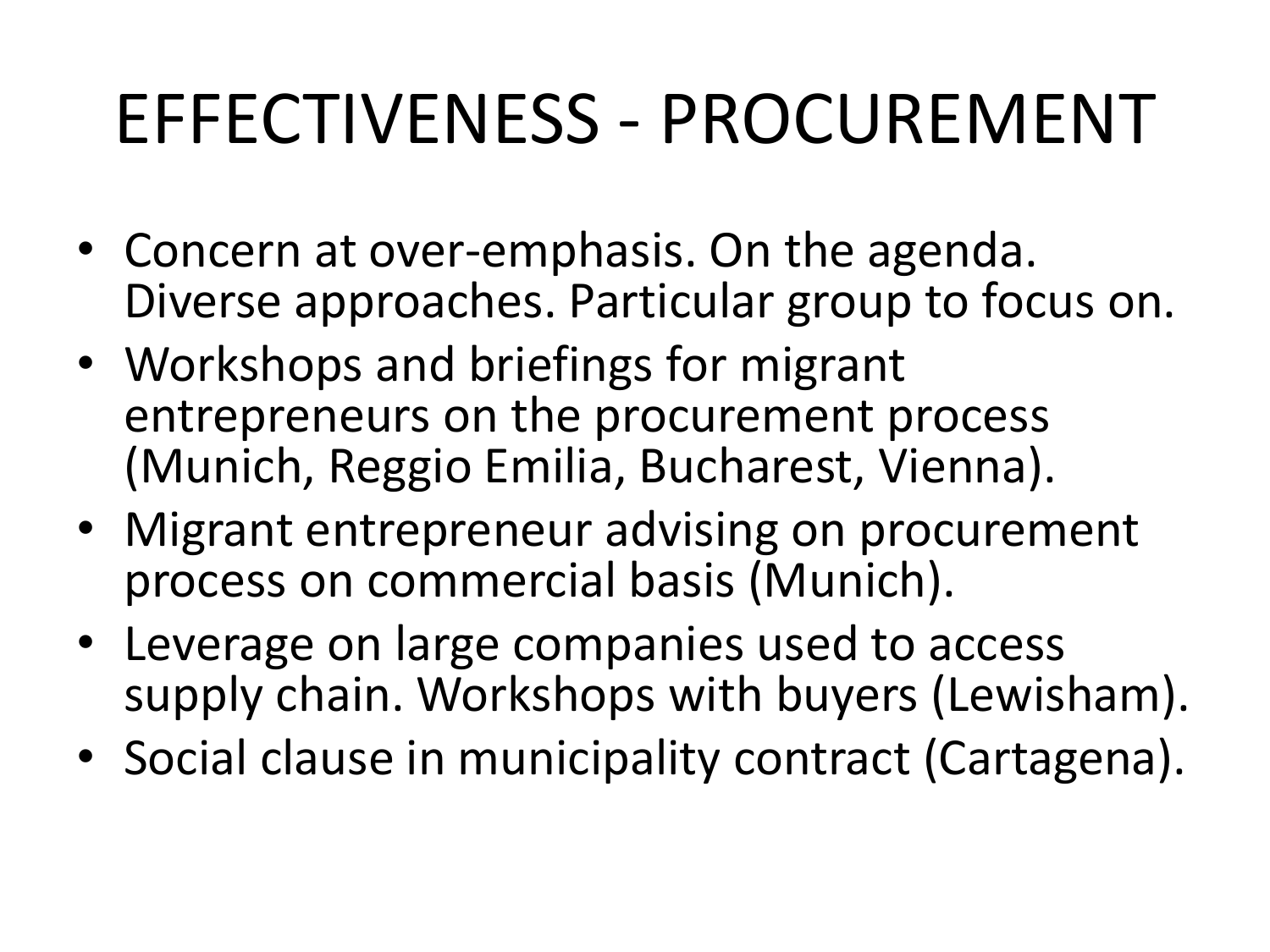### **EFFECTIVENESS**

- Enablers
	- Strong and well connected DELI staff.
	- The status and prestige of a European project. European projects can stretch the local politics.
	- Relationships with other cities.
	- Political support.
	- Leadership of municipality, in particular, from economic departments
	- Contributions of project promoters.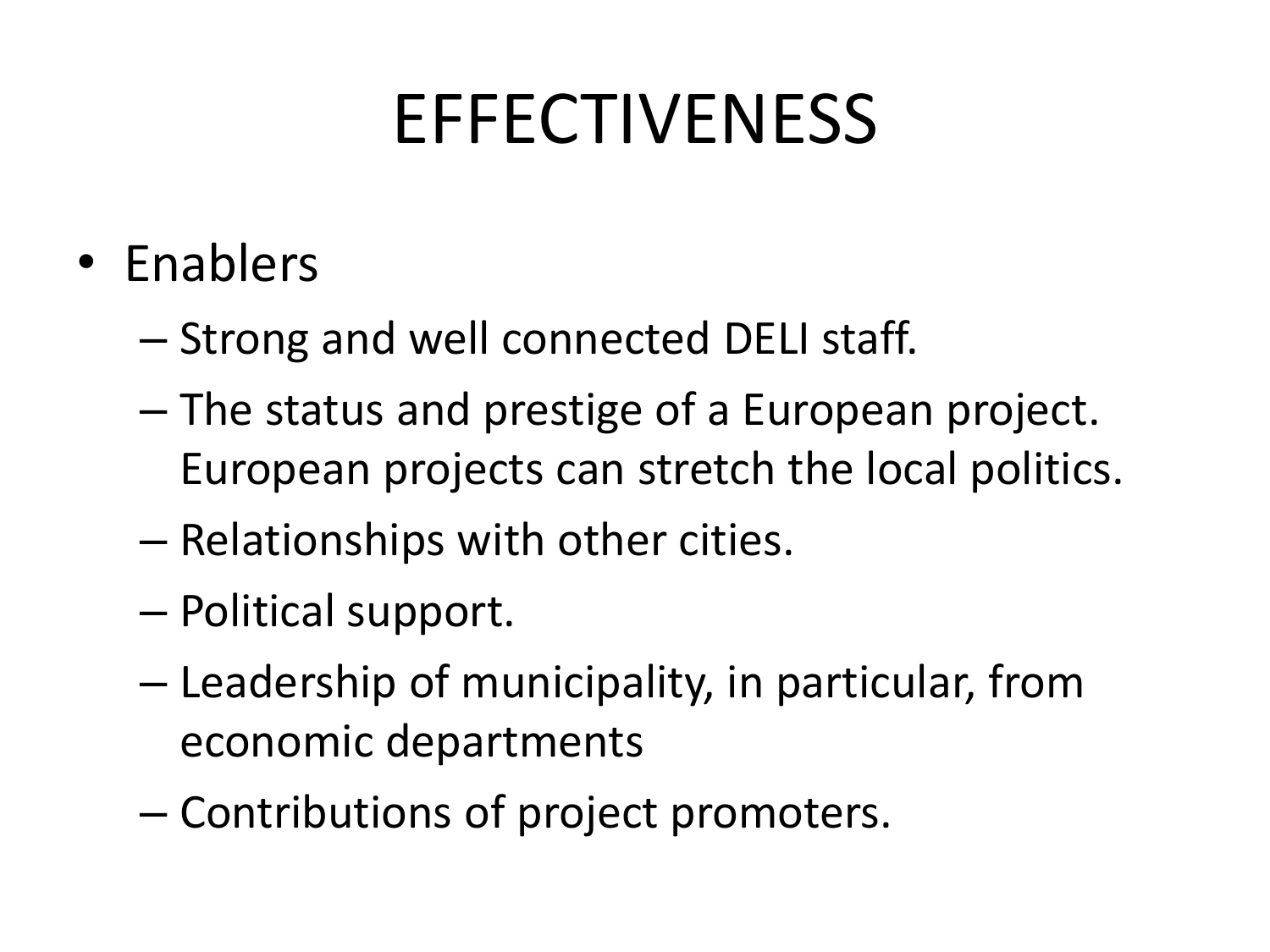### **EFFECTIVENESS**

- Barriers
	- Short time for project.
	- Economic crisis. Change in public sector structures. Cutbacks in public sector funds and staffing. Elections.
	- Lack of political support and political leverage.
	- Hearts and minds of procurement personnel still to be won.
	- Fear of backlash and process of naming and labelling.
	- Rigidity in the project implementation.
	- Lack of clarity of aims and purpose at start.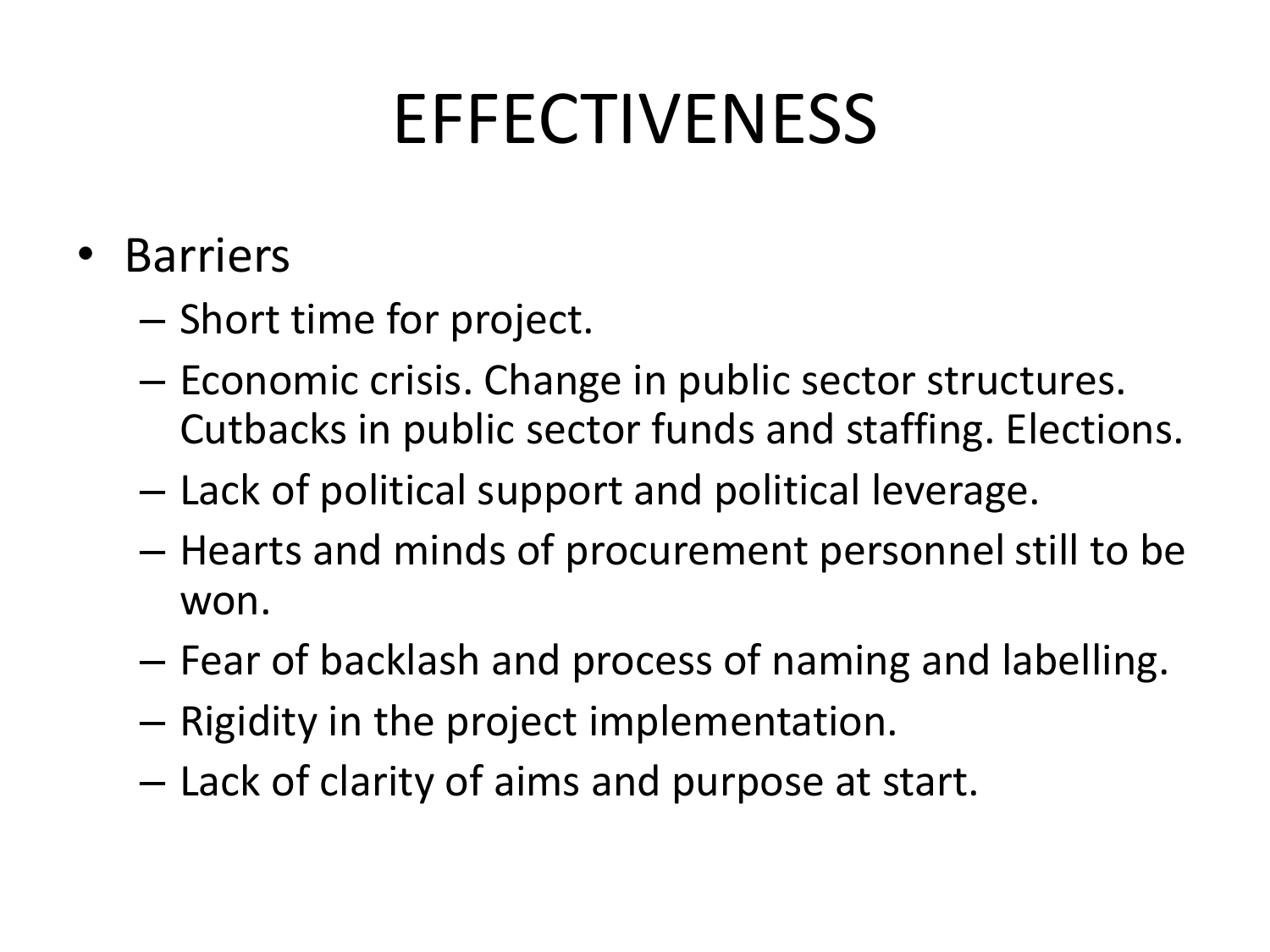### DELI IS.....

#### ...A KICKSTARTER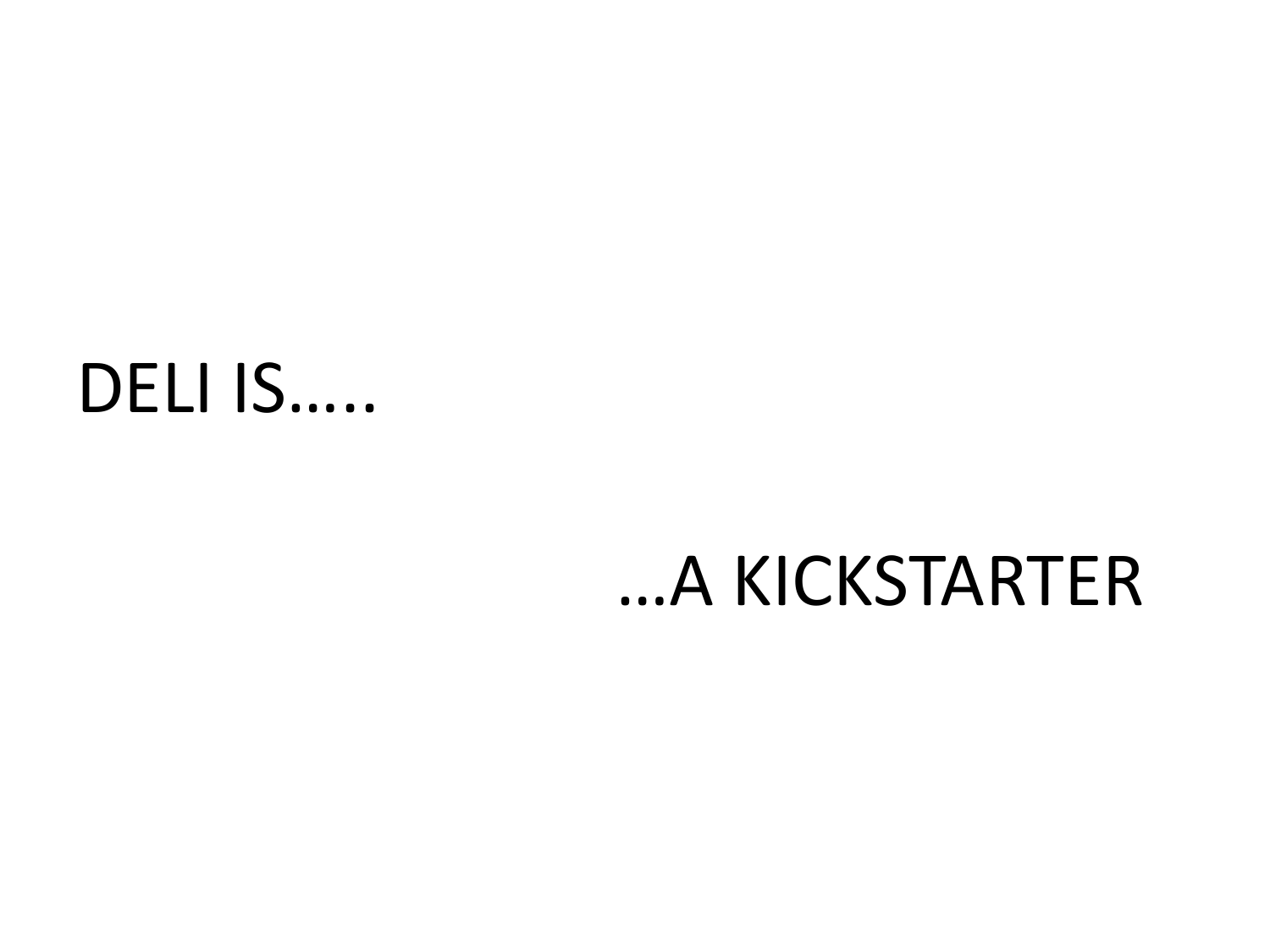# SUSTAINABILITY

An Imperative

- A change of mindset has started and needs to be sustained (Reggio Emilia).
- The potential created must be sustained and realised through further action (Bucharest).
- If expectations raised are not fulfilled it would almost be better that DELI had not happened (Lisbon).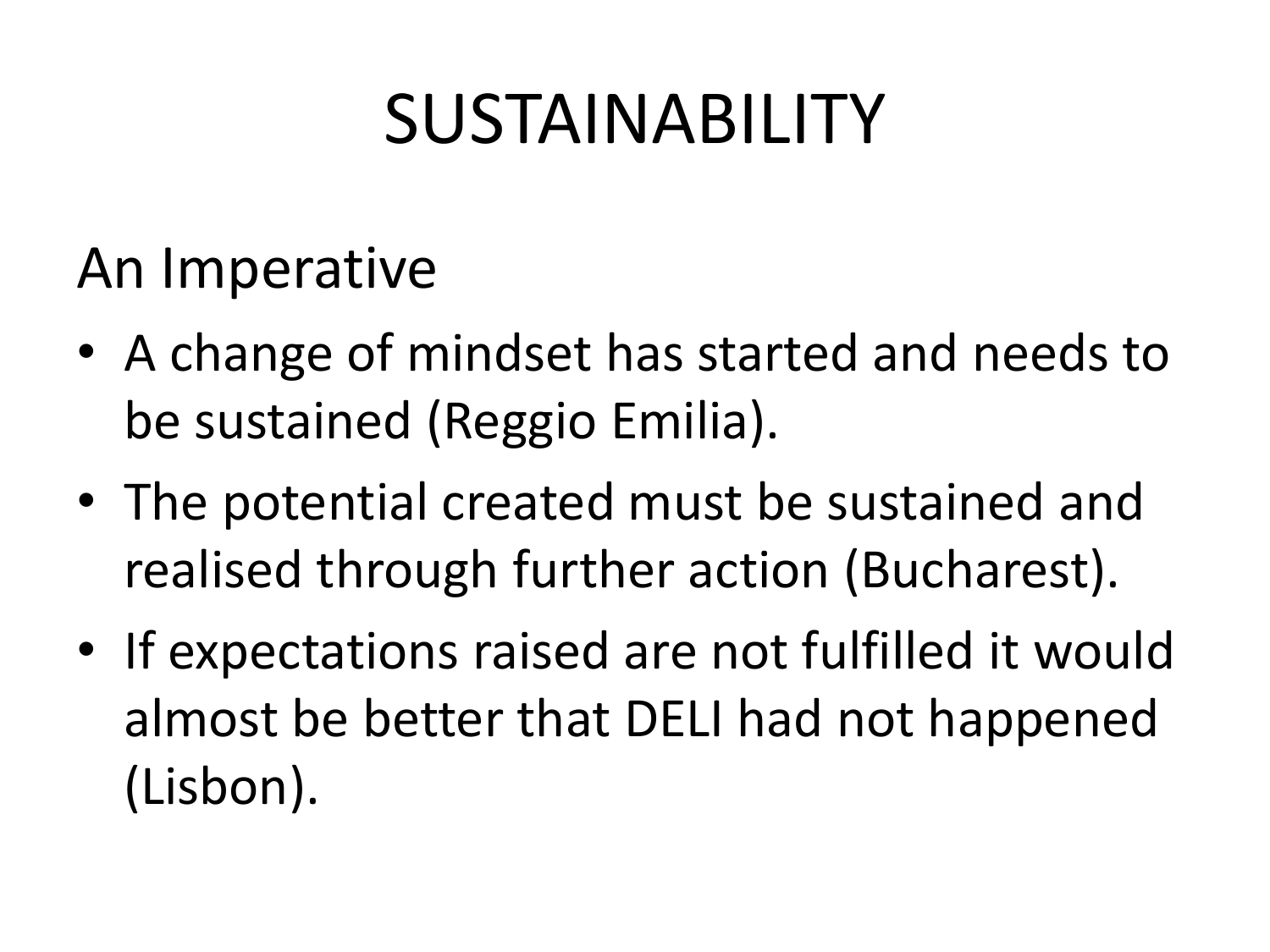# CHALLENGING THE CITIES

- Structure could enable sustainability
	- The local platform could continue. Its membership and role could evolve (Lisbon, Cartagena).
	- Internal networks involving social and economic departments could continue (Reggio Emilia, Cartagena).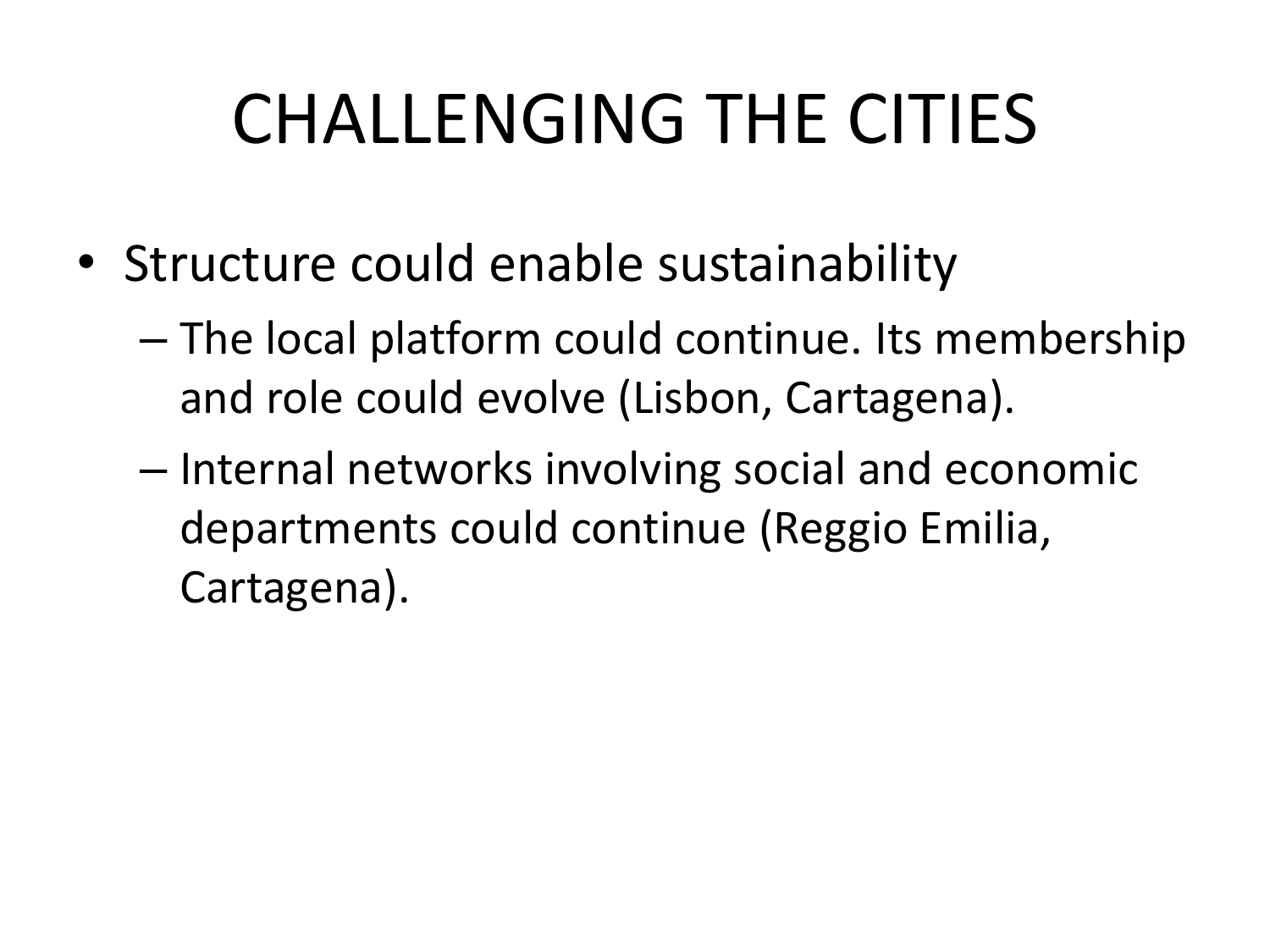# CHALLENGING THE CITIES

- Policy could enable sustainability
	- Municipality integration agenda to hold DELI outcomes (Rotterdam).
	- Municipality business growth strategy and action plan includes DELI objectives (Lewisham).
	- Municipality could develop integration policy (Bucharest).
	- New city plan could hold DELI outcomes (Getxo, Vienna).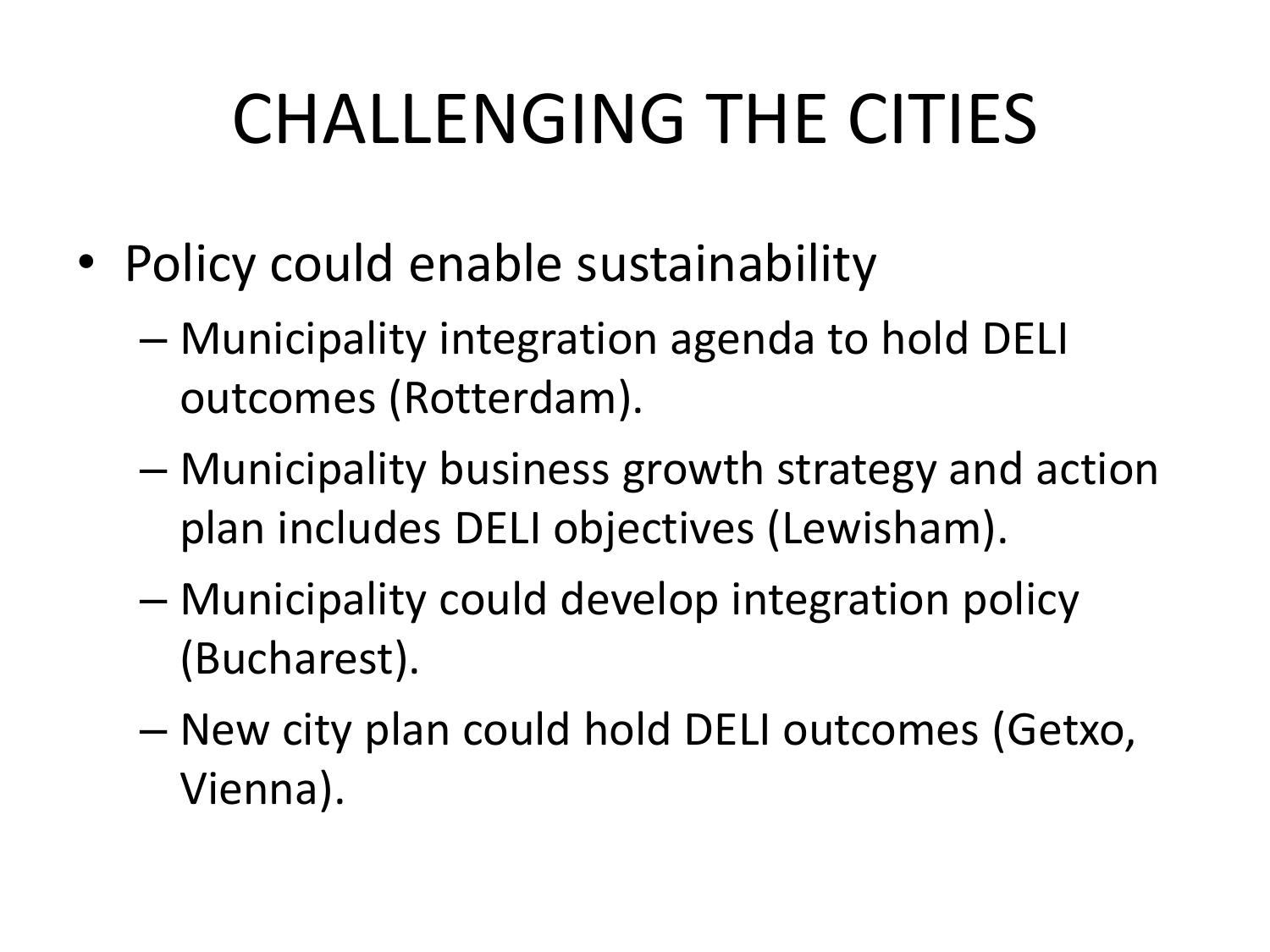# CHALLENGING THE CITIES

- Carriers allow sustainability
	- Initiatives that can carry the migrant entrepreneur agenda including women in enterprise; local neighbourhood development; commercial mentoring supports (Rotterdam, Munich).
- New drivers for sustainability
	- Chamber of Commerce commissioned research on access to finance issues (Reggio Emilia).
	- Procurement department commitment (Lisbon).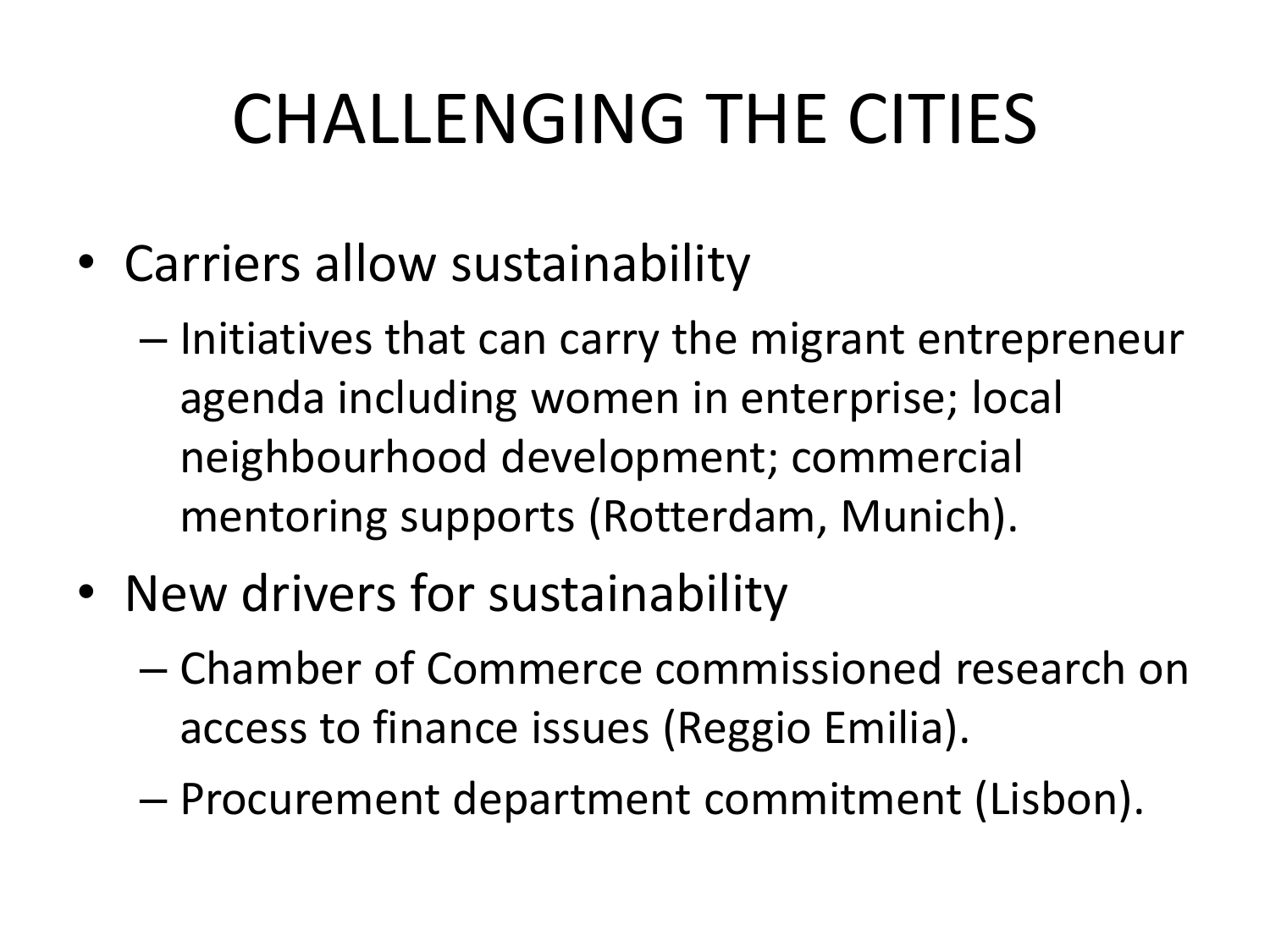# CHALLENING EUROPE

- DELI 2 The Sequel
	- Moving from process to product: networking, mentoring, start-up phase, target those stuck at the bottom rung.
	- Importance of local design input.
- European level policy
	- A backdrop for business supports akin to procurement policy. Potential of non-discrimination framework.
	- Making use of the Quality Management Standards.
- European and national level funding
	- Design a project out of DELI outcomes and seek funding.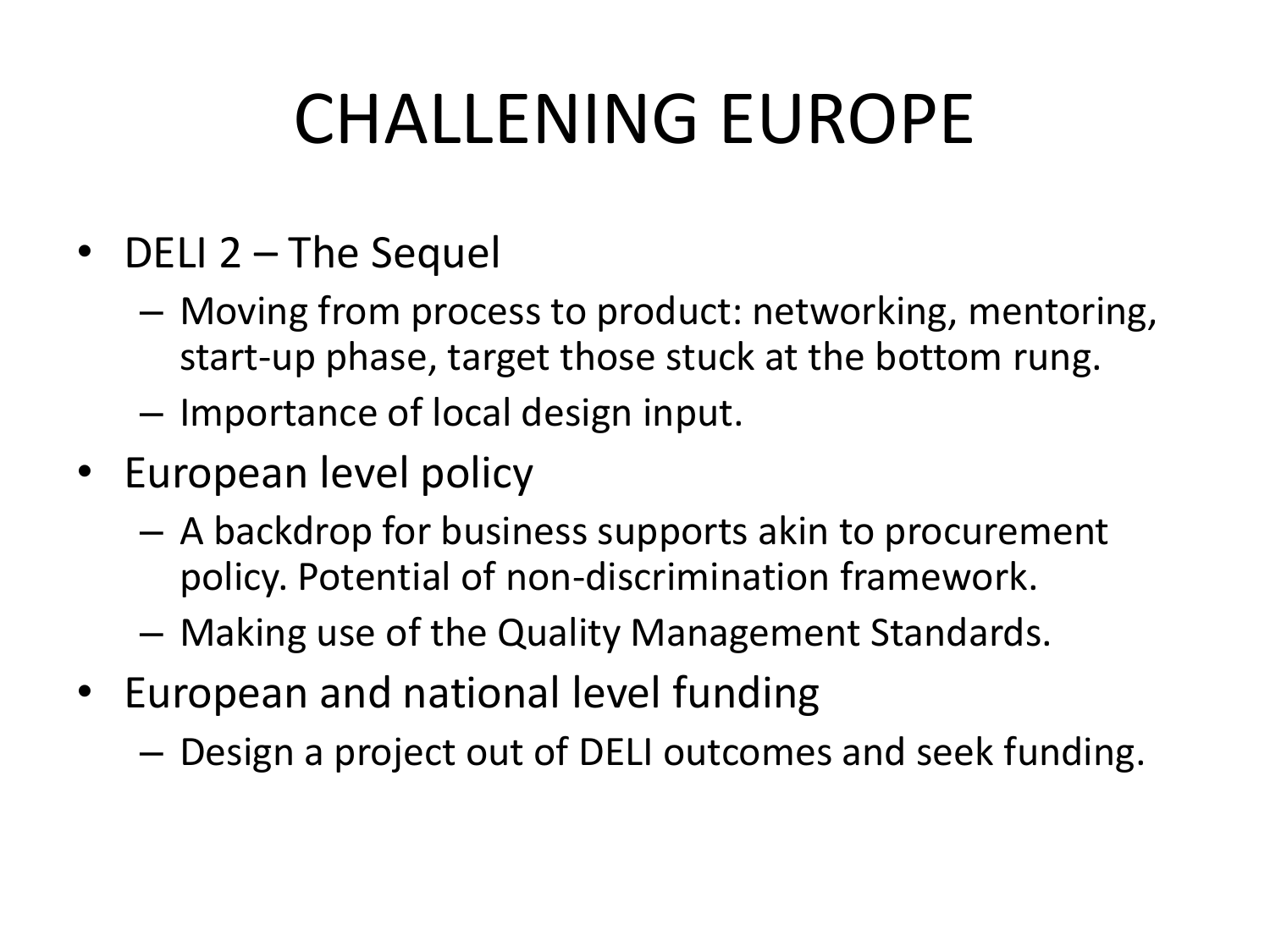### DELI IS.....

### ...A SEED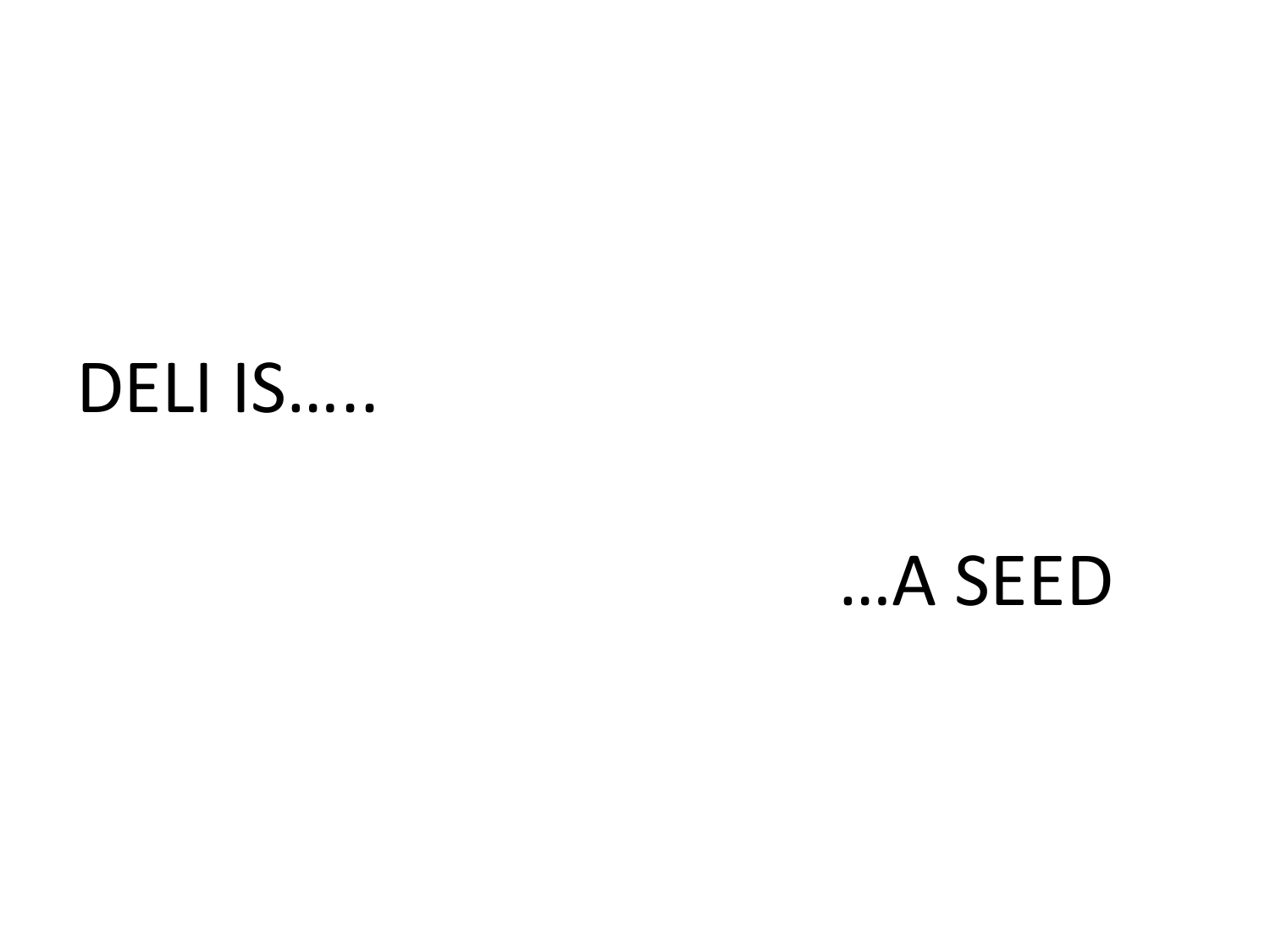# CROSS CUTTING ISSUES - GENDER

- Many women migrant entrepreneurs involved in activities but limited specific focus.
- There are particular needs of migrant women entrepreneurs. Need to know more.
- A focus for future initiative (Lisbon).
- Women's entrepreneurship as a carrier for this agenda (Rotterdam, Munich).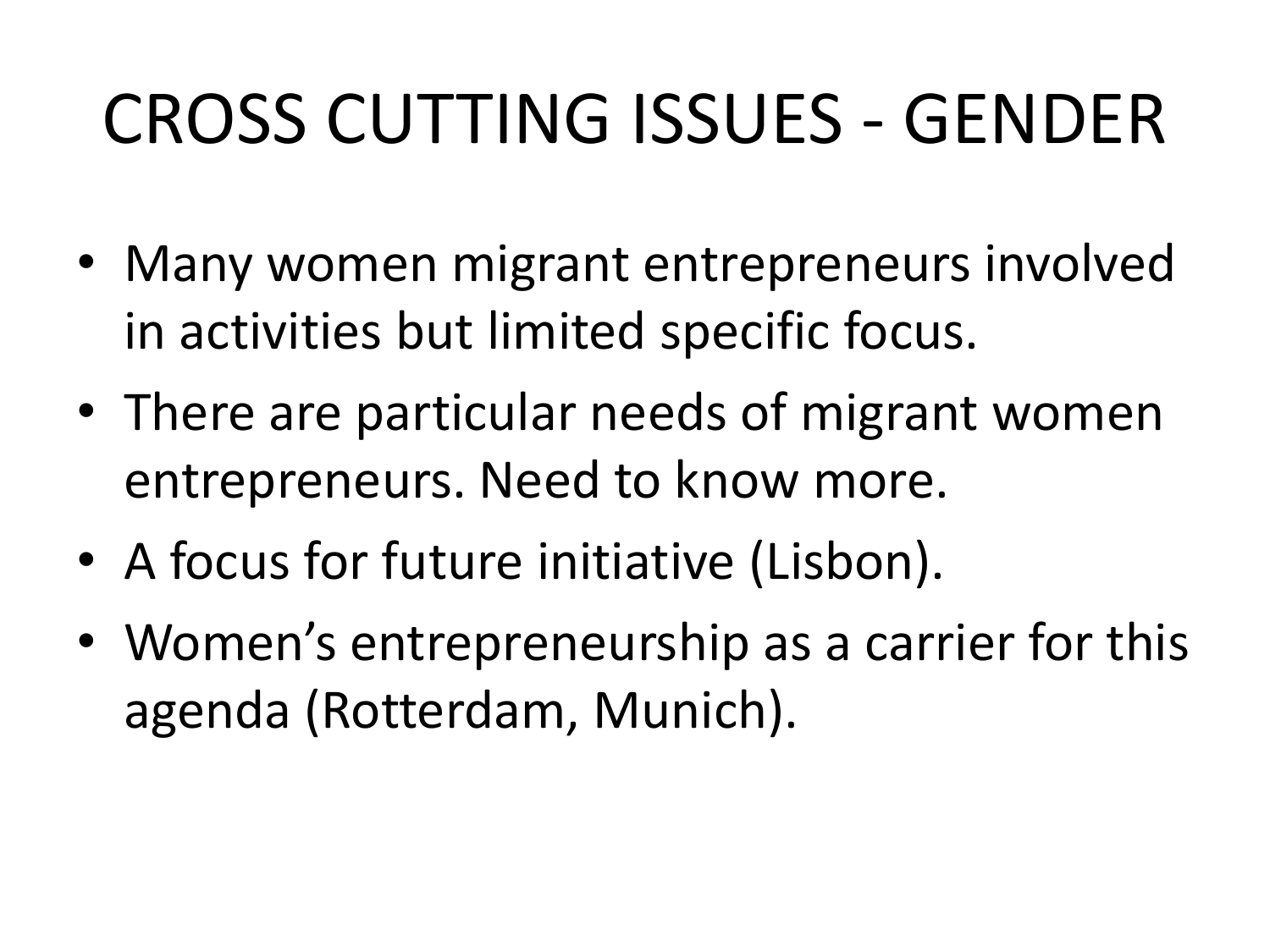### CROSS CUTTING ISSUES - PARTICIPATION

- Migrant entrepreneurs as key interlocutors. Need to penetrate further into migrant communities. Choice of groups to focus: those with potential to grow or the small-scale and struggling.
- Migrant associations as participants and as channel to a wider migrant audience.
- DELI as migrant led. Participation and feedback into migrant entrepreneur events. (Rotterdam)
- Workshops to dialogue with migrant entrepreneurs (Reggio Emilia, Lisbon, Cartagena, Bucharest). Need to develop consultation tools.